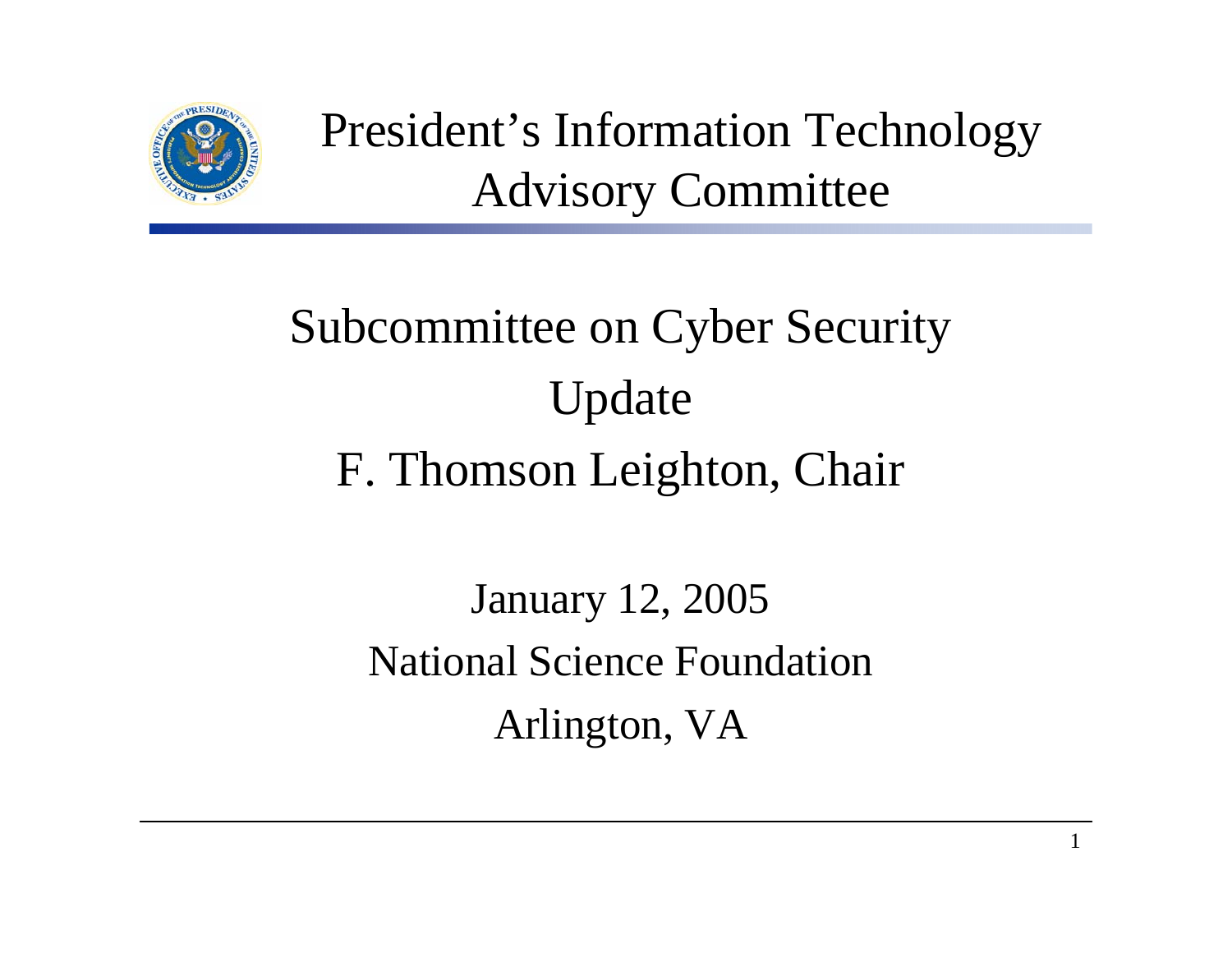

# Charge to the Subcommittee

- How well is the Government targeting the right research areas?
- Is there a good balance between short-term and long-term research?
- Have the research programs been successful?
- What can be done to improve technology transfer?
- Are we well prepared to respond to the cyber security challenges of the future?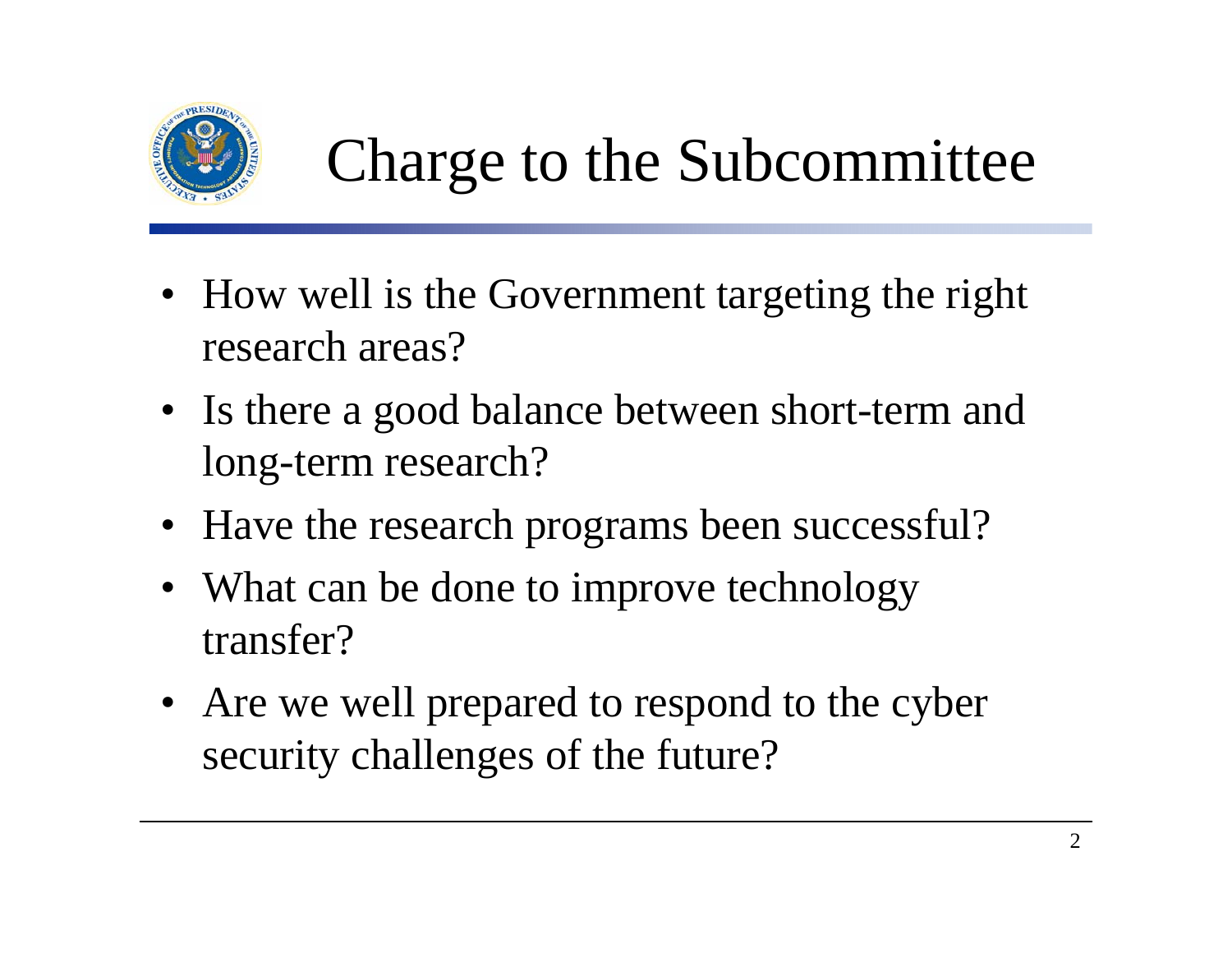

#### Subcommittee Members

- • *F. Thomson Leighton*, Ph.D., *Chair*, Chief Scientist, Akamai Technologies and Professor of Applied Mathematics, M.I.T.
- $\bullet$ *J. Carter Beese*, Jr., President, Riggs Capital Partners
- $\bullet$  *Patricia Thomas Evans*, President and CEO, Global Systems Consulting Corporation
- $\bullet$ *Luis E. Fiallo*, President, Fiallo and Associates, LLC
- $\bullet$  *Harold Mortazavian*, Ph.D., President and CEO, Advanced Scientific Research, Inc.
- • *David A. Patterson*, Ph.D., Professor and E.H. and M.E. Pardee Chair of Computer Science, University of California, Berkeley
- $\bullet$  *Alice Quintanilla*, President and CEO, Information Assets Management, Inc.
- • *Eugene H. Spafford*, Ph.D., Professor and Executive Director, Center for Education and Research in Information Assurance and Security (CERIAS), Purdue University
- •*Peter S. Tippett*, M.D., Ph.D., CTO and Vice-Chairman, TruSecure Corp.
- •*Geoffrey Yang*, Managing Director, Redpoint Ventures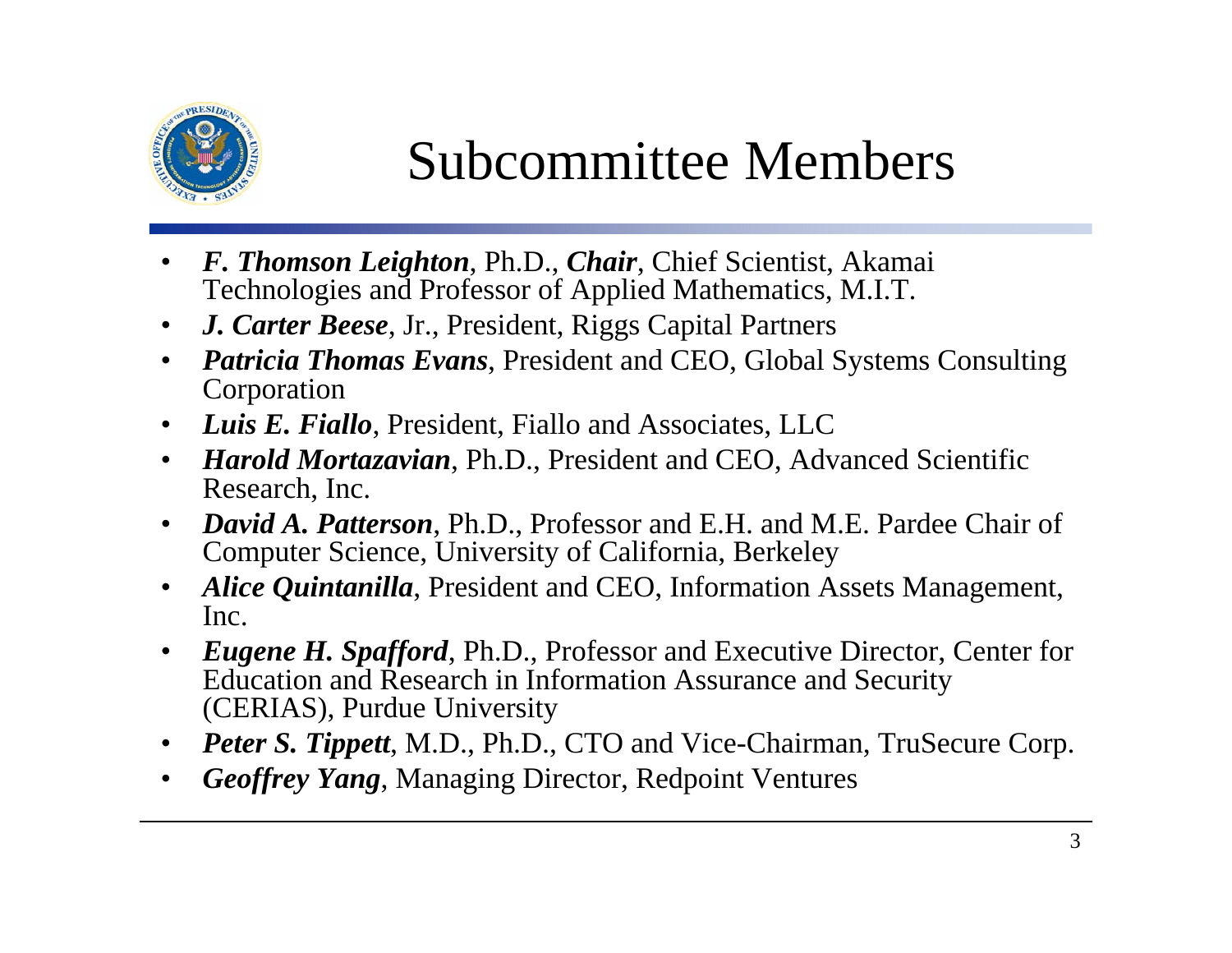

### Subcommittee Activities (1)

- PITAC meeting on 4/13/04
	- Presentations from representatives of DHS, NSF, and DARPA, and an academic technical expert
	- Included a public comment period
- Administrative meeting on 4/14/04
	- Organizational session for the subcommittee
- PITAC meeting on 6/17/04
	- Status update
	- Included a public comment period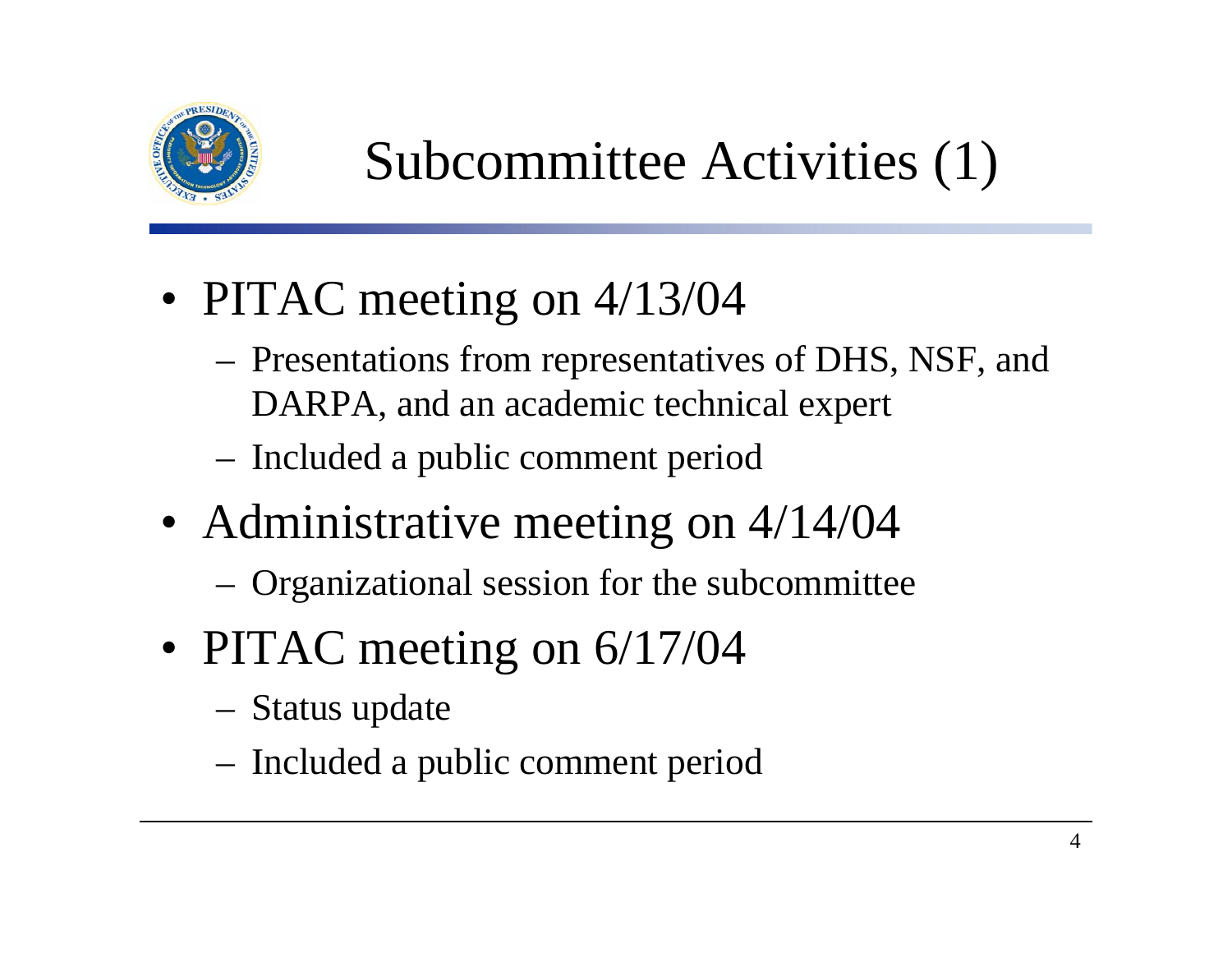

### Subcommittee Activities (2)

- Information gathering meeting on 7/29/04
	- Presentations from Federal agency representatives: ODDR&E, DHS, NSA, ARDA, NIST, and NIJ; and from several industry experts
- Town hall meeting at GovSec on 7/29/04
	- Presentations from Harris Miller, President, Information Technology Association of America, and Joel Birnbaum, Chair, NRC/CSTB Committee on Improving Cyber Security Research in the United States
- Formal request to agencies (late July)
	- Asked for written response to questions about an agency's cyber security R&D activities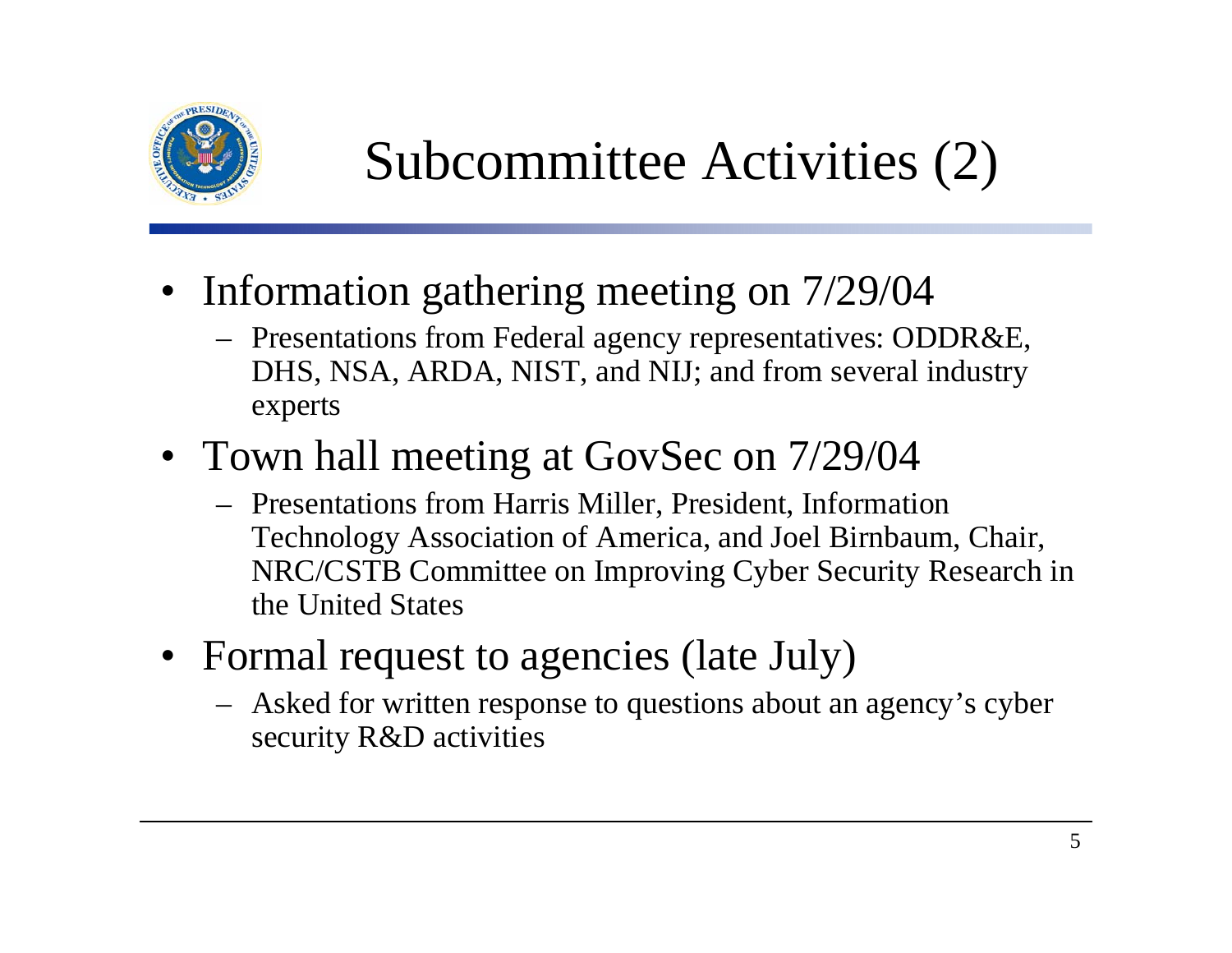

Subcommittee Activities (3)

- Analysis of data from RAND and Federal agencies
	- Technical support from PITAC member Peter Tippett and OSTP
- OMB data call
- Review of findings and recommendations of past reports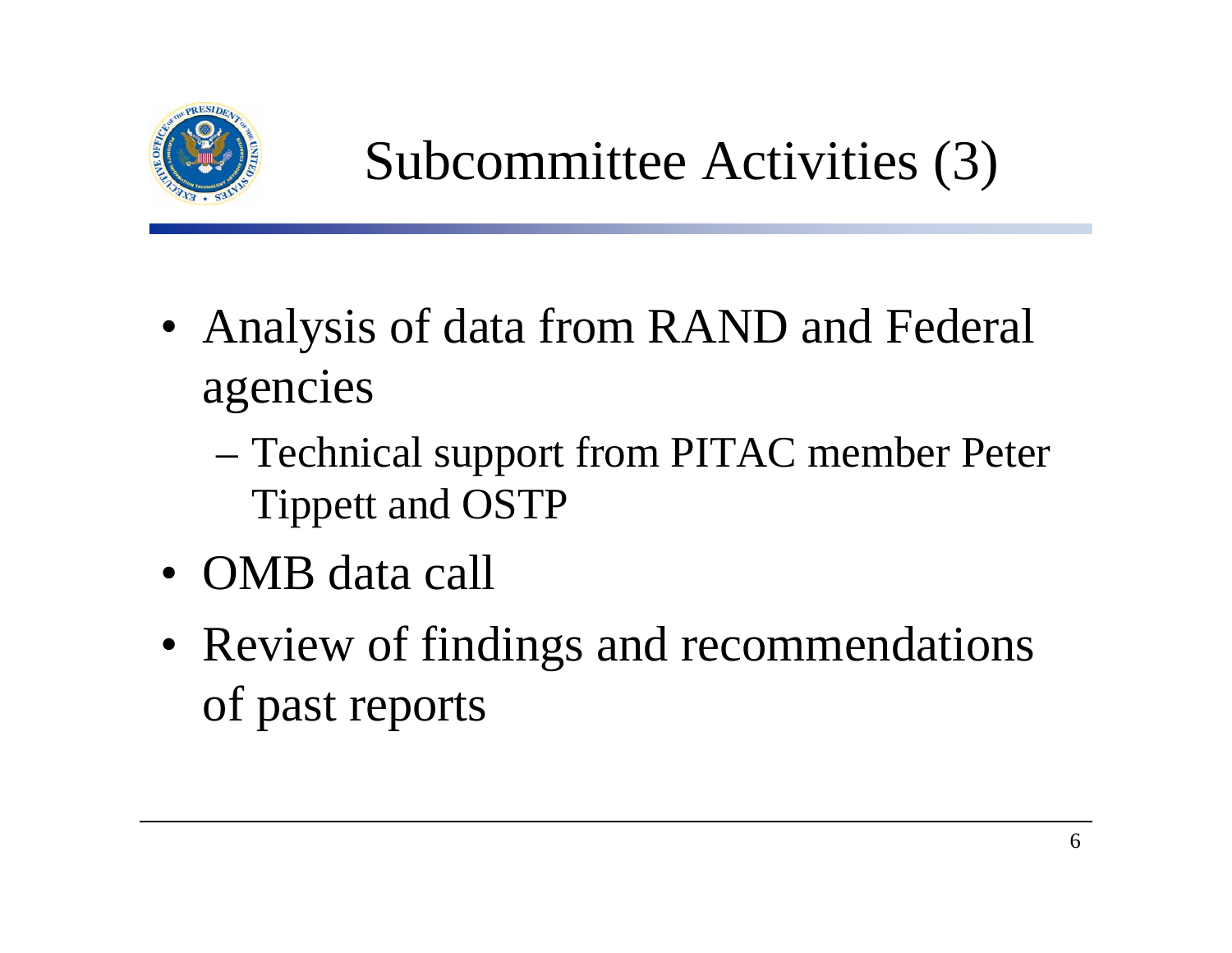

### Subcommittee Activities (4)

- Conference calls with senior agency officials
- PITAC meeting on 11/19/04
	- Provided update and presented draft findings and recommendations
	- Deliberated on draft findings and recommendations
	- Solicited further input from the public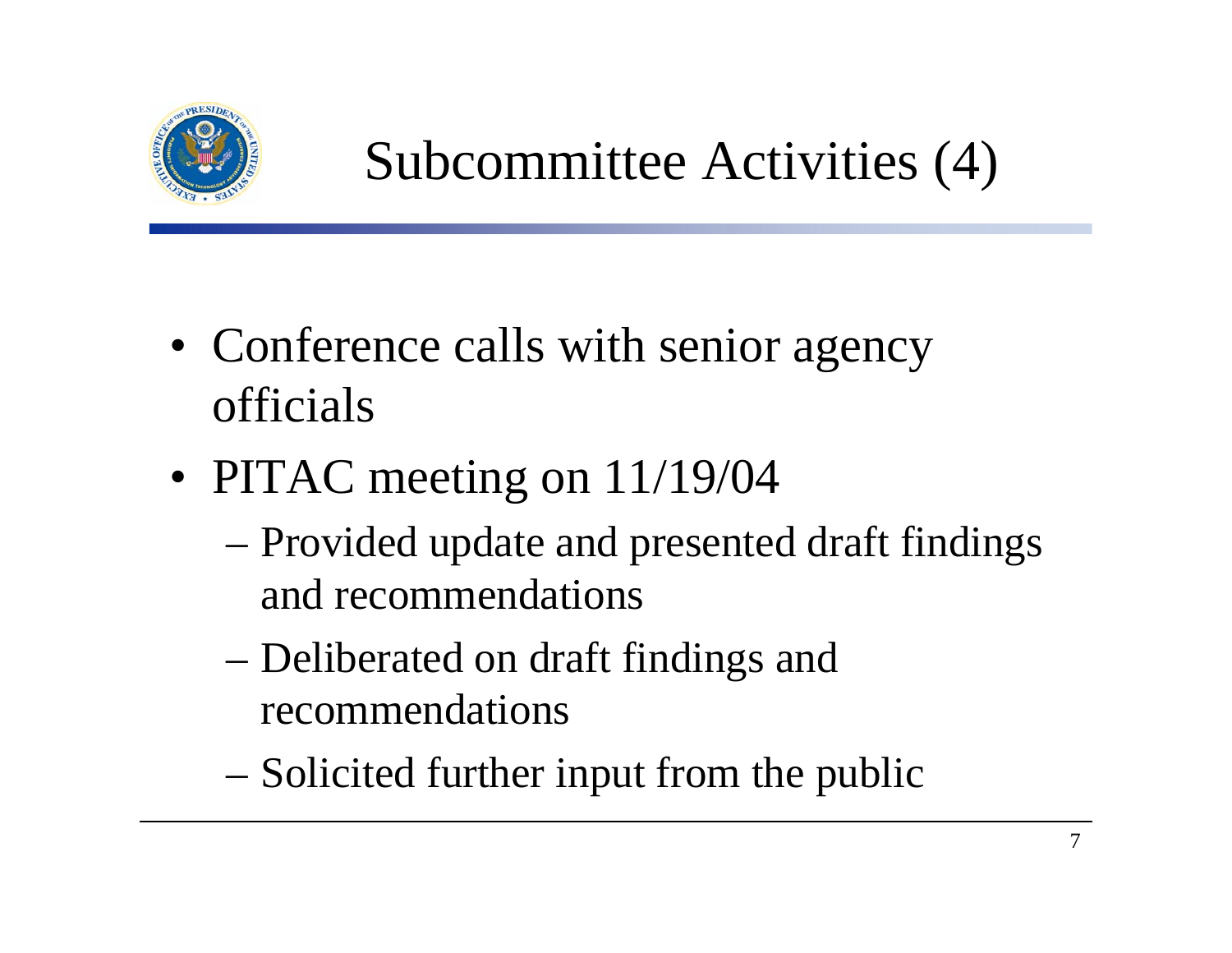

### Subcommittee Activities (5)

- Extensive revisions and editing of draft report based on input from PITAC members and the public
- Vetting of data
- PITAC meeting on  $1/12/05$ 
	- Provide update on final draft of report
	- Solicit further input from the public
	- Deliberate on draft report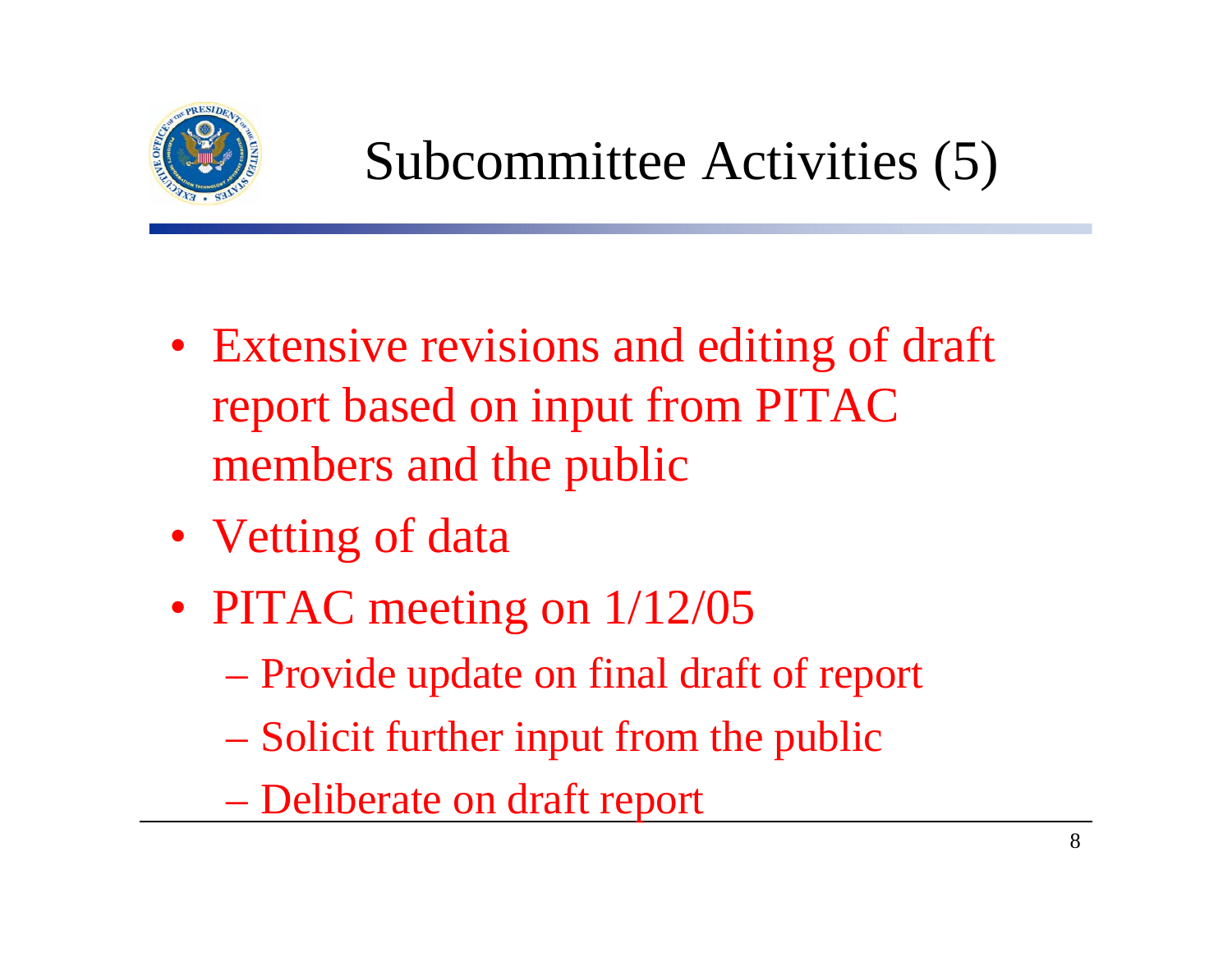

# Next Steps

- Discuss today's inputs and make revisions in the report as appropriate
- Obtain approval from PITAC
- Perform final editing
- Release report to the President and the public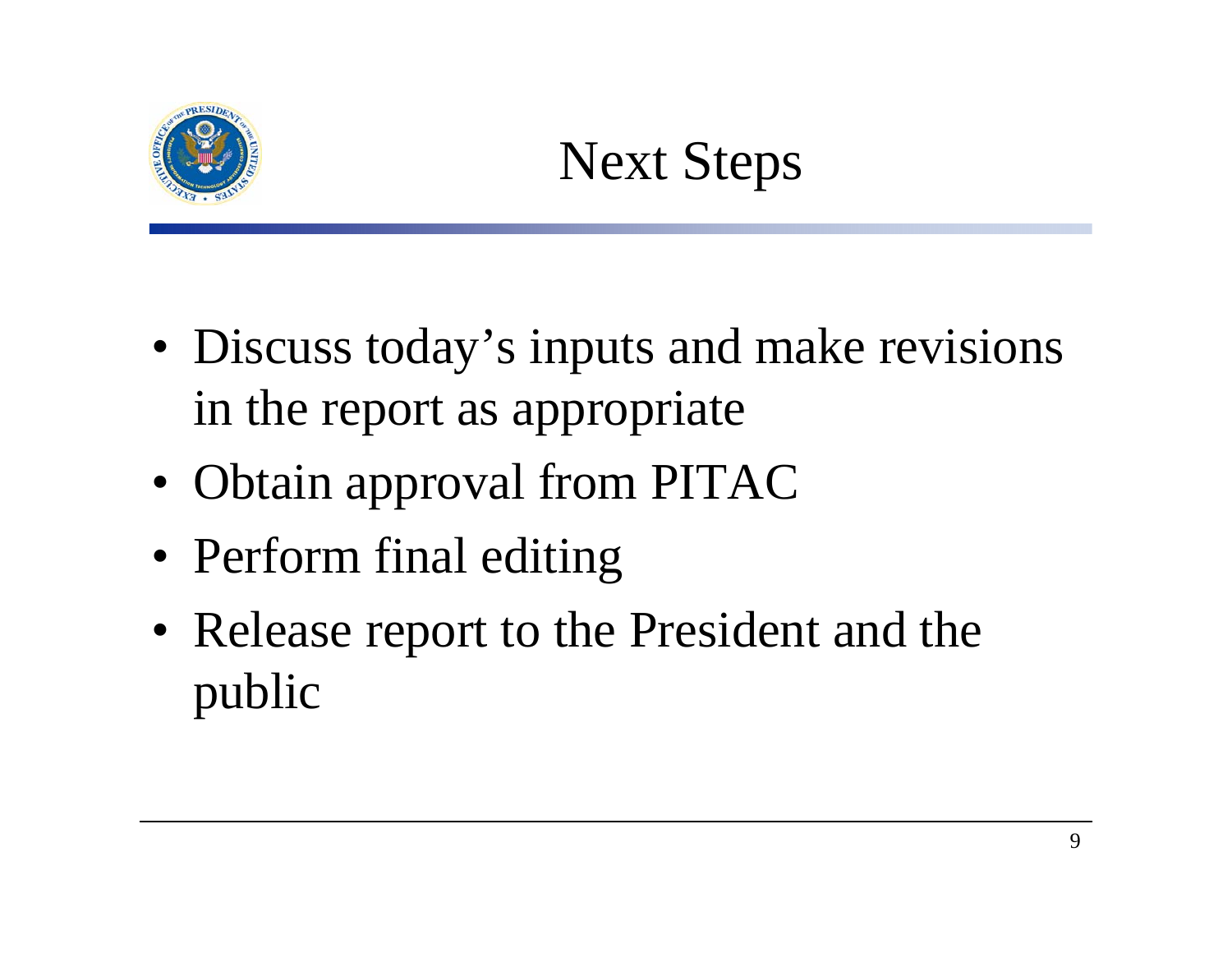

President's Information Technology Advisory Committee

Subcommittee on Cyber Security Presentation of Draft Report:

Cyber Security: A Crisis of Prioritization

F. Thomson Leighton, Chair

January 12, 2005 National Science FoundationArlington, VA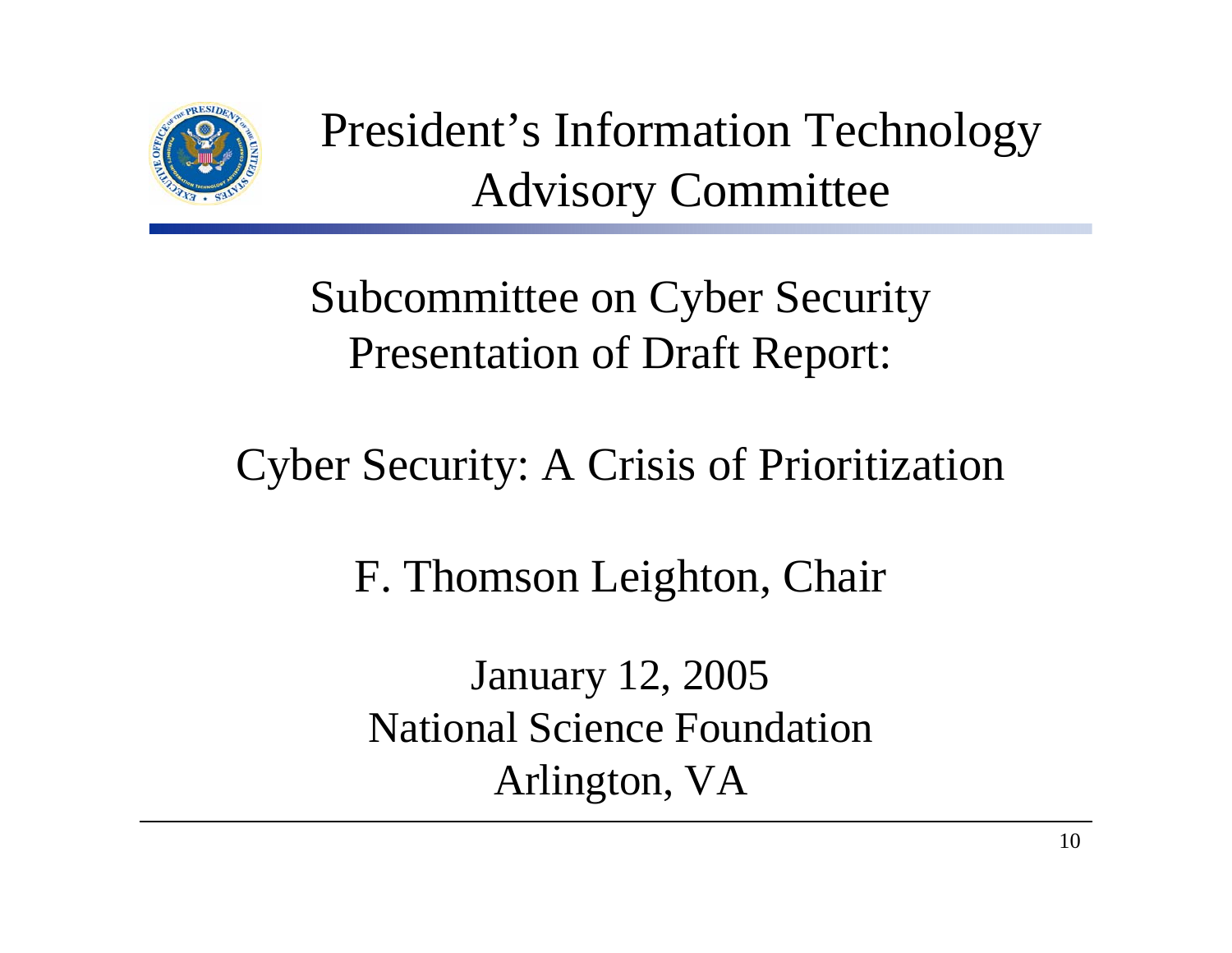

## Report Outline

- Executive Summary
- Cyber Security: A Problem of National Importance
- Federal Cyber Security Research and Development: Current Priorities, Future Impacts
- Findings and Recommendations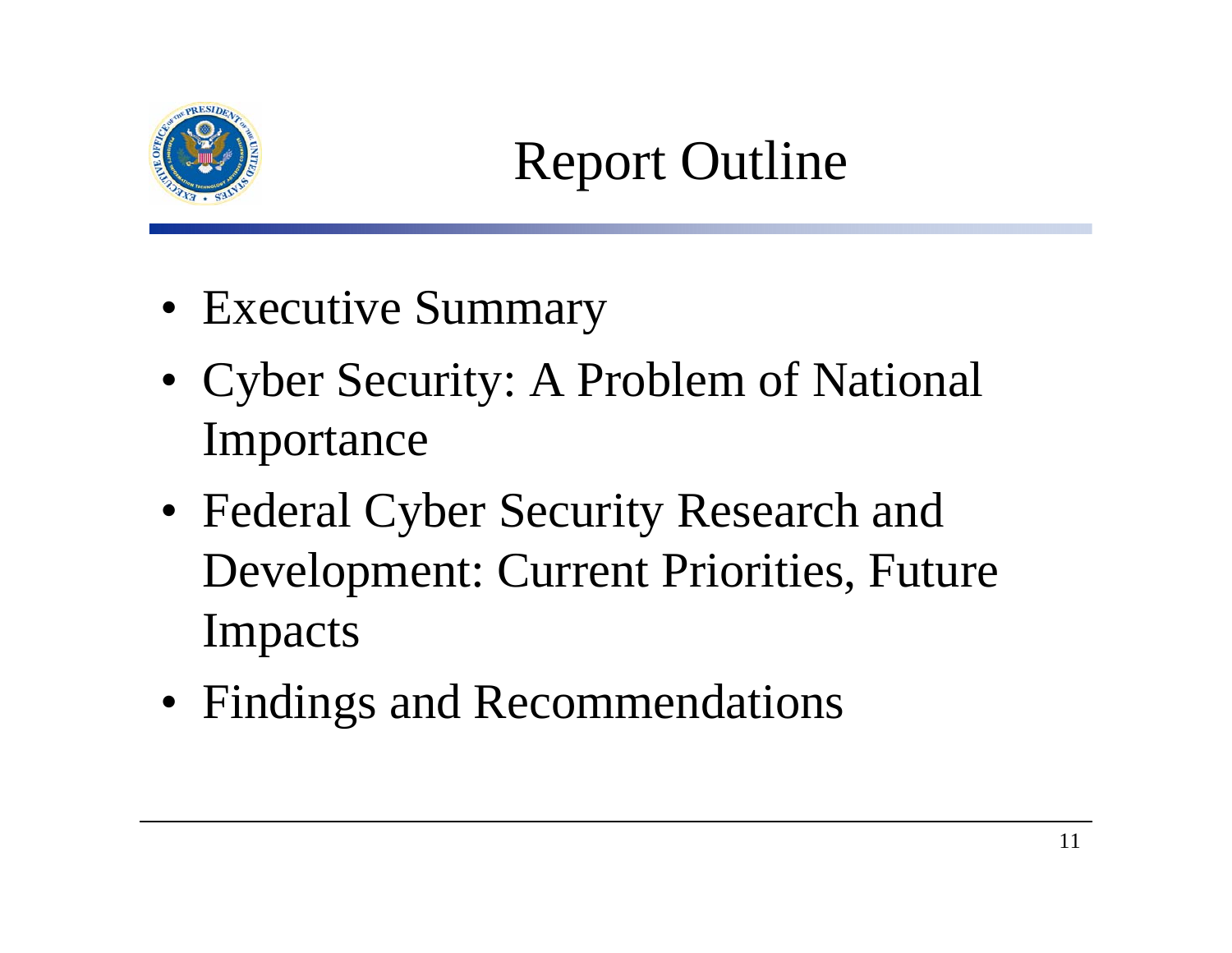

# Statement of the Fundamental Problem

The information infrastructure of the United States, which is now vital for information, communication, and control of our physical infrastructure, is highly vulnerable to terrorist and criminal attacks. The private sector has an important role in securing the Nation's IT infrastructure by deploying sound security products and adopting good security practices. But the Federal government also has a key role to play by supporting the discovery and development of the cyber security technologies that underpin these products and practices. The PITAC finds that the Federal government needs to fundamentally improve its approach to cyber security in order to fulfill its responsibilities in this regard.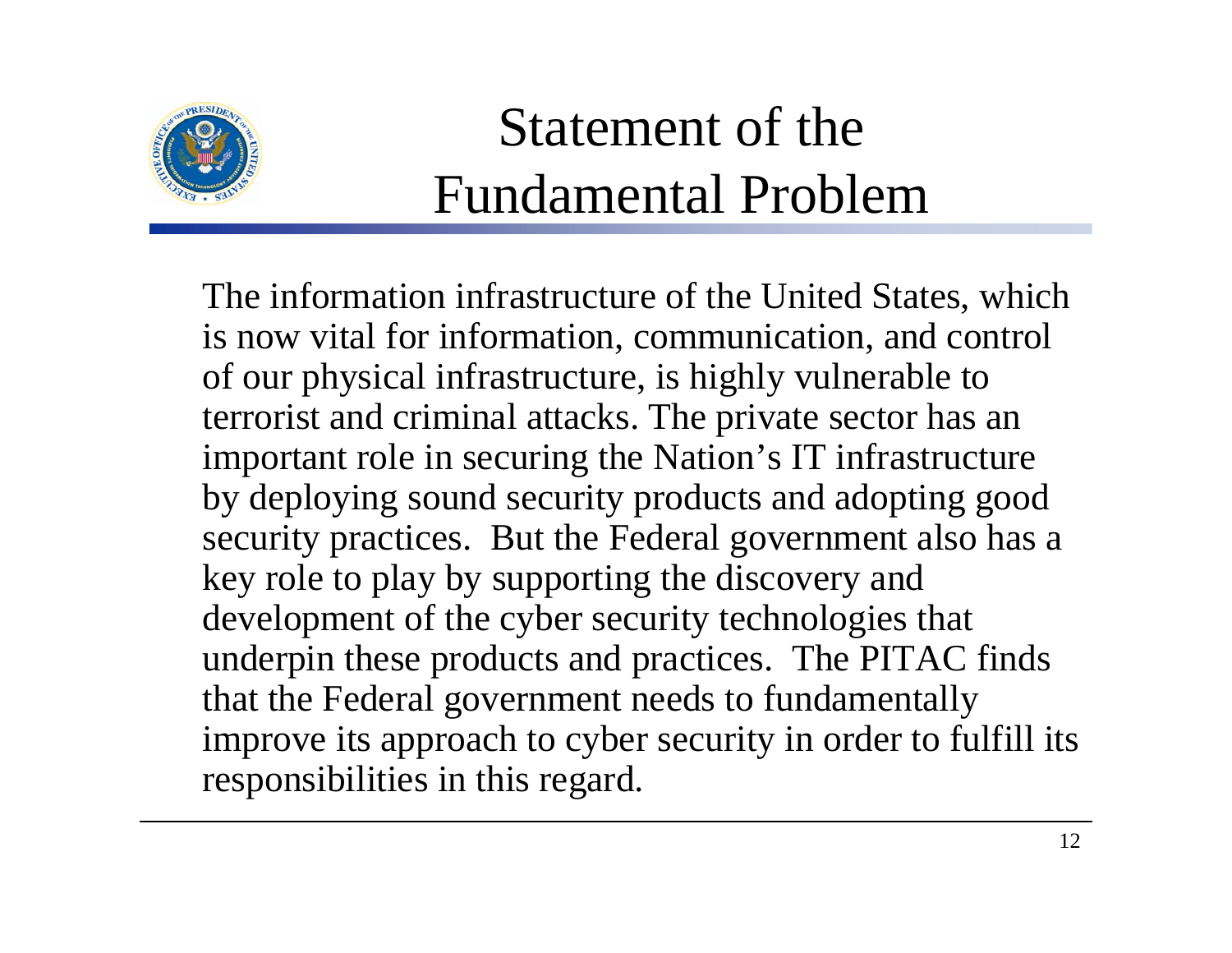

## Background

- There has been explosive growth in the use of networks to connect IT systems.
- It is now relatively easy to obtain information, to communicate, and to control IT systems across great distances.
- Because of the tremendous productivity gains and new capabilities enabled by networked systems, they have been incorporated into virtually every aspect of the Nation's critical infrastructure including the communications, utility, financial, transportation, and defense sectors.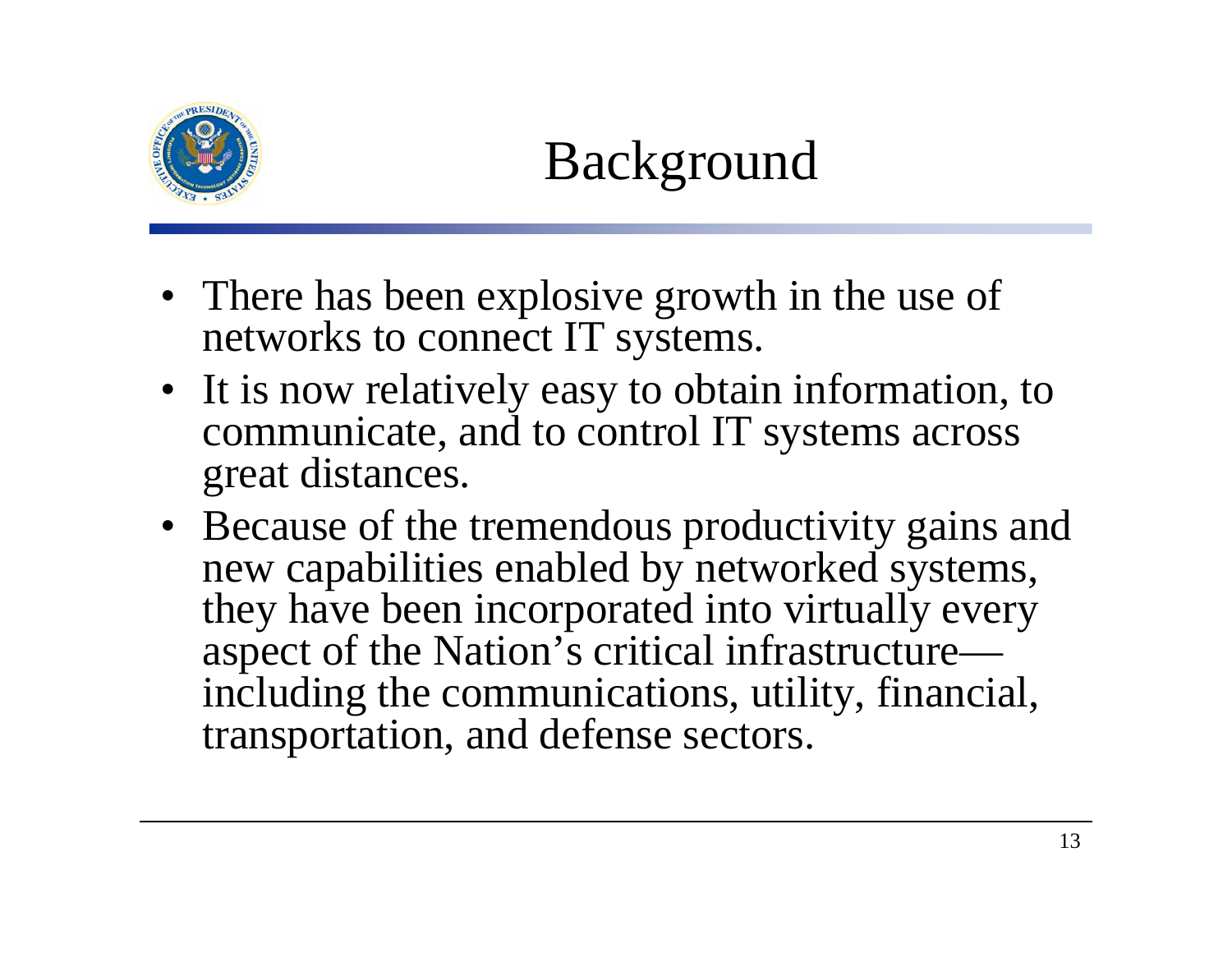

#### Background (2)

- Ubiquitous interconnection is central to what makes IT important to society.
- BUT ubiquitous interconnection is also a primary source of widespread vulnerability.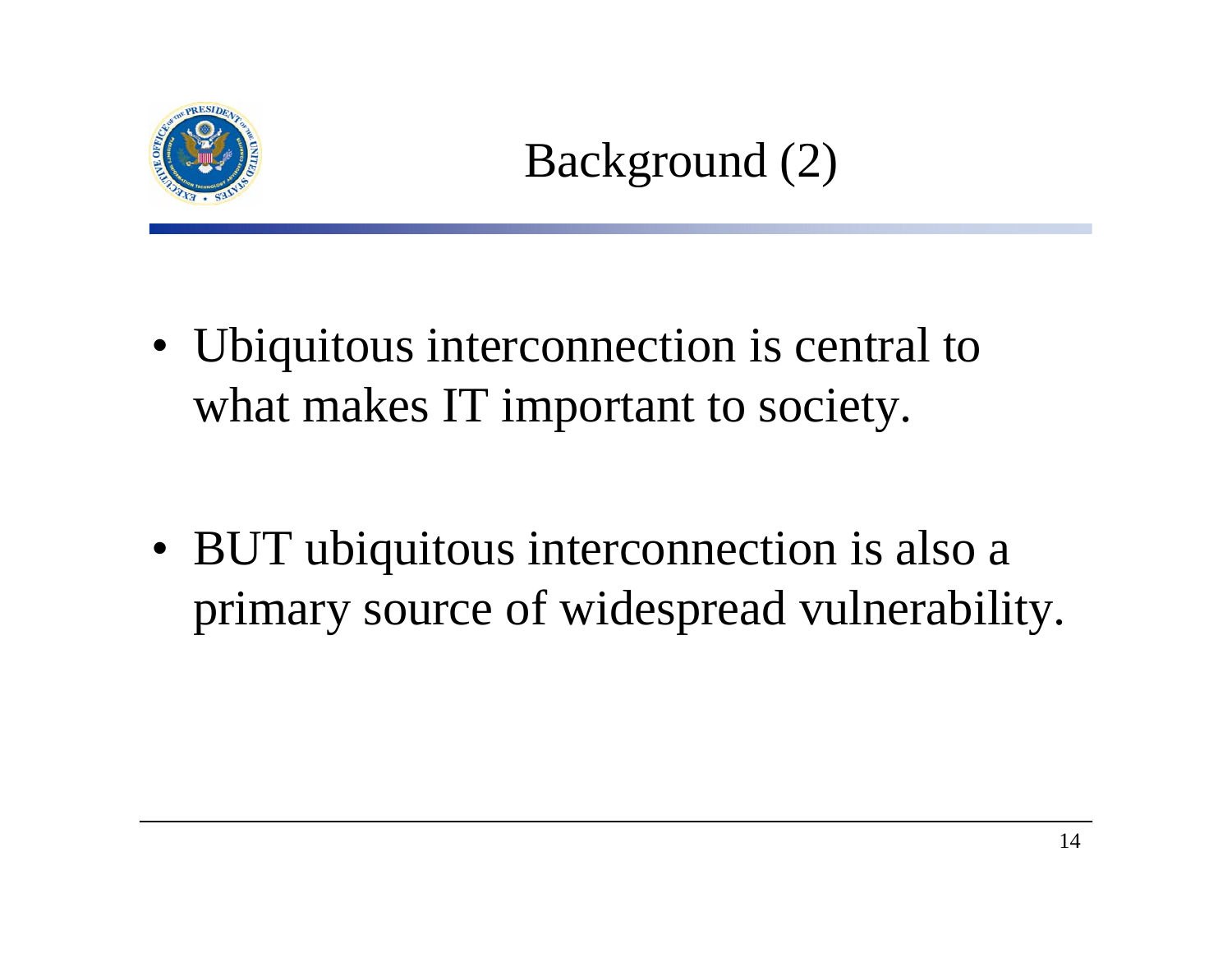

Societal Consequences of Information Technology Vulnerabilities

- Past Examples include:
	- Distributed denial of service attacks
	- Theft of financial and personal data
	- Failures of major networks
	- Loss of control of utility SCADA systems
- Future Threats:
	- Disruption of telecommunications
	- Attacks on the Global Information Grid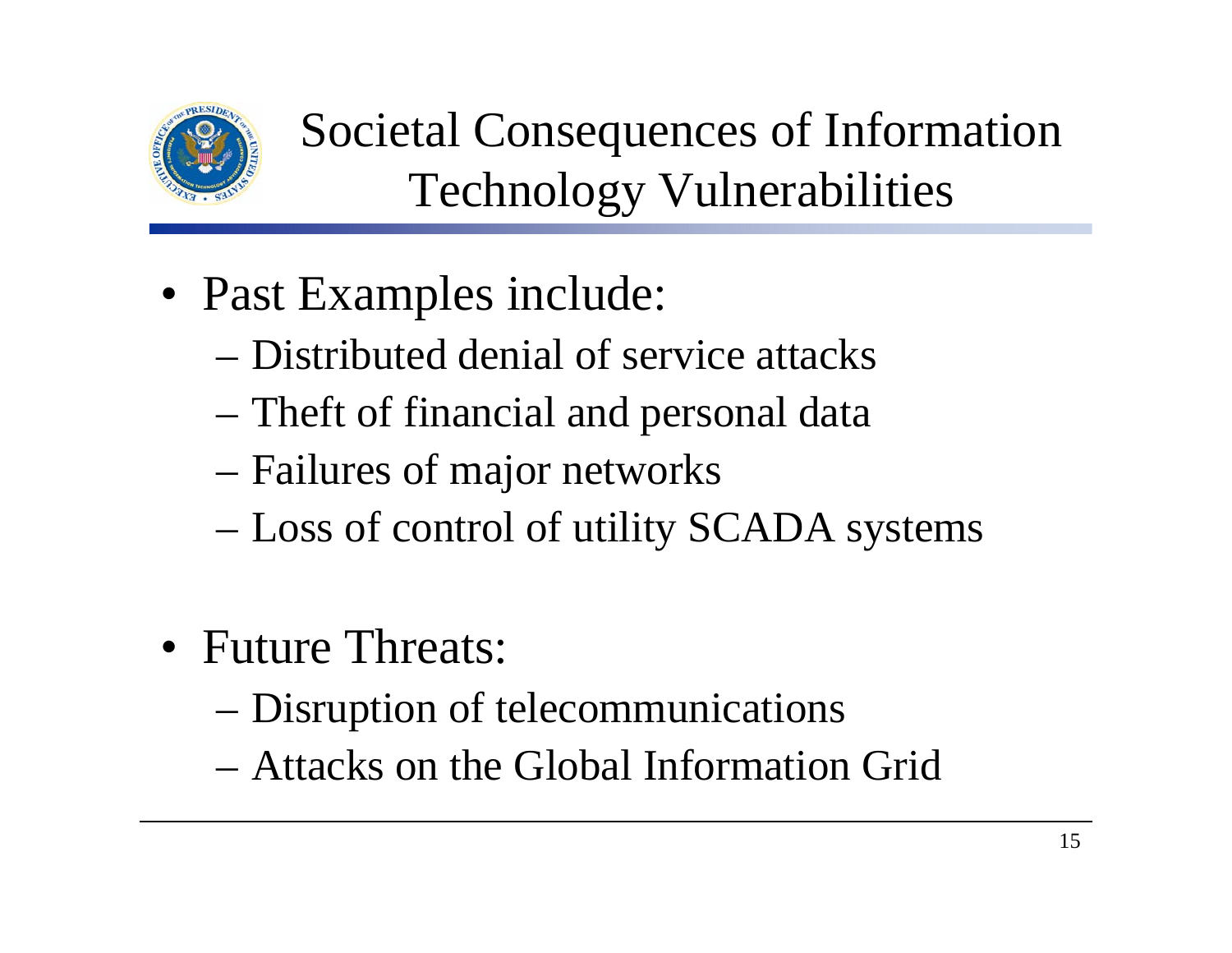

#### The Problems are Growing at a Dramatic Rate

- The number of new vulnerabilities discovered in software is growing at 140% per year, and is now in excess of 4000 per year (CERT).
- The average time between disclosure of a vulnerability and release of an associated exploit has dropped to 5.8 days (Symantec).
- The percent of PCs infected per month has grown from 1% in 1996 to over 10% in 2003 (ICSA Labs).
- The rate at which new hosts are "zombied" rose from 2,000 per day to 30,000 per day during the first 6 months of 2004 (Symantec).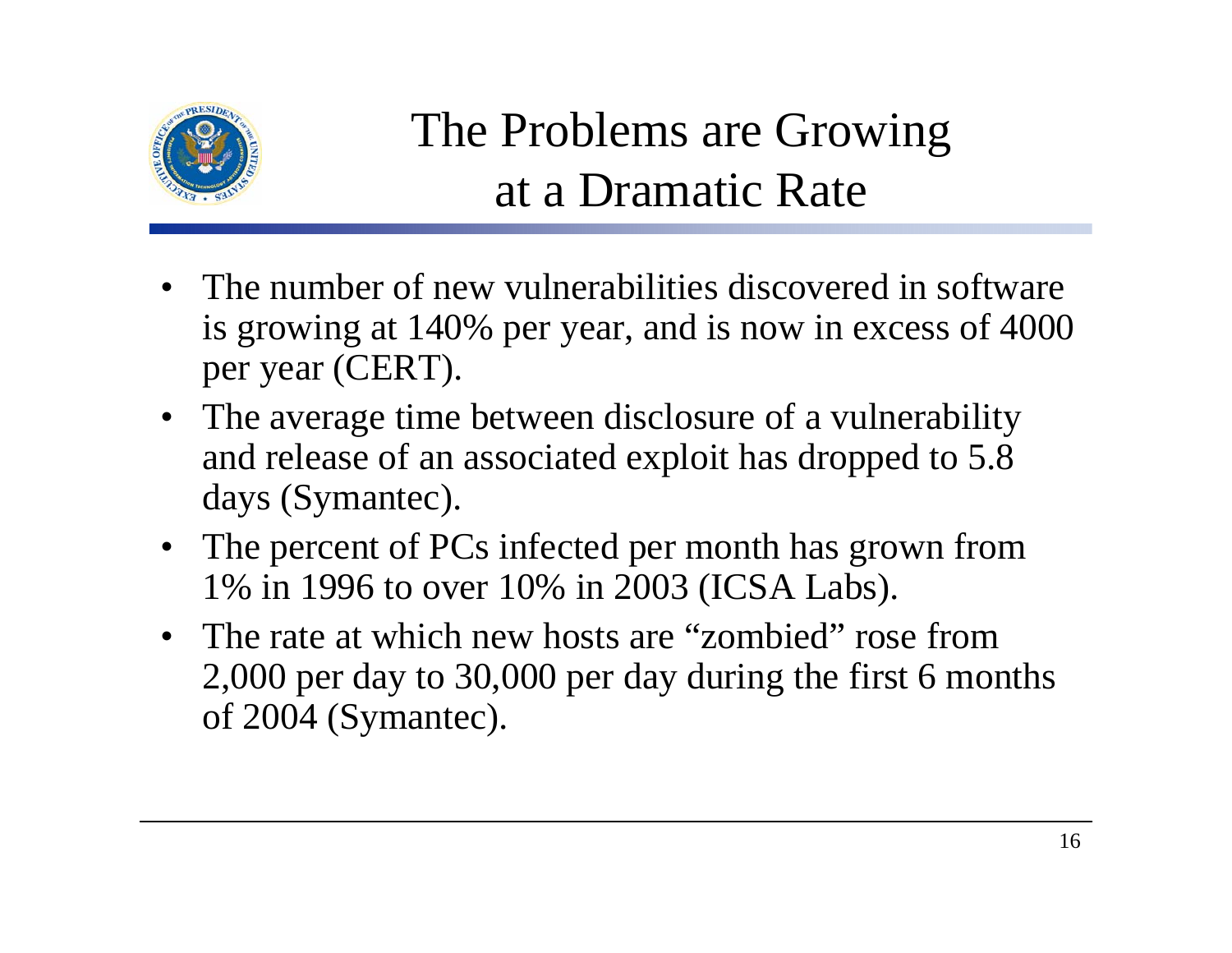

The Problems are Growing at a Dramatic Rate (2)

- 92% of organizations experienced "virus disasters" in 2003 (ICSA Labs).
- 83% of financial institutions experienced compromised systems in 2003, more than double the rate in 2002 (Deloitte).
- Hostile (worm) traffic originated from 40% of networks controlled by Fortune 100 companies in 1H04, despite the fact that these companies have taken a variety of protective measures (Symantec).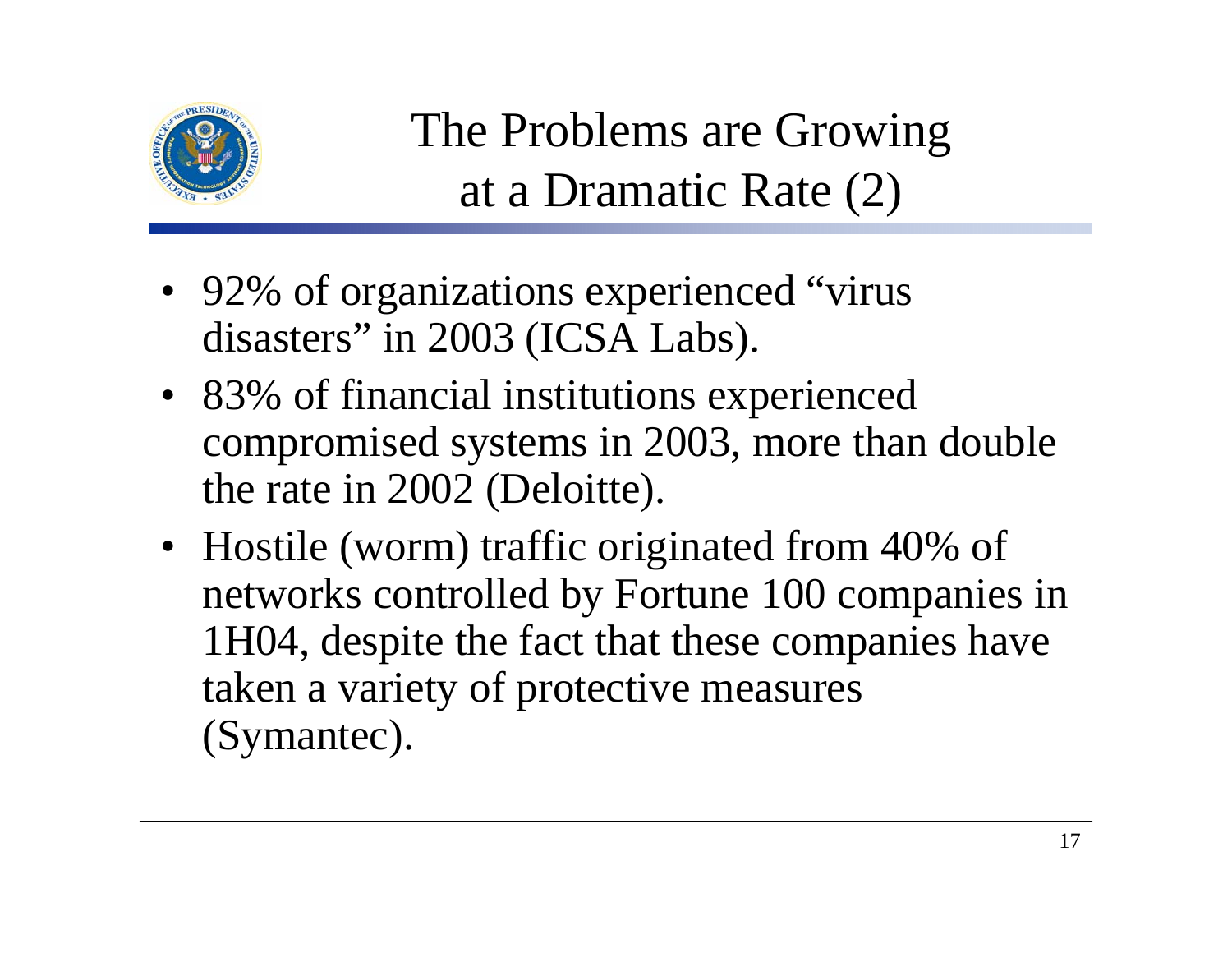

The Problems are Growing at a Dramatic Rate (3)

- 17% of 100 companies surveyed reported being the target of cyber extortion (CMU-Information Week)
- The number of unique phishing attacks is doubling every month with 2000 different attacks perpetrated against millions of users in July alone (Anti-Phishing Working Group).
- 1% of U.S. households fell victim to phishing attacks in early 2004, at a cost of over \$400M in direct monetary losses (Consumers Union).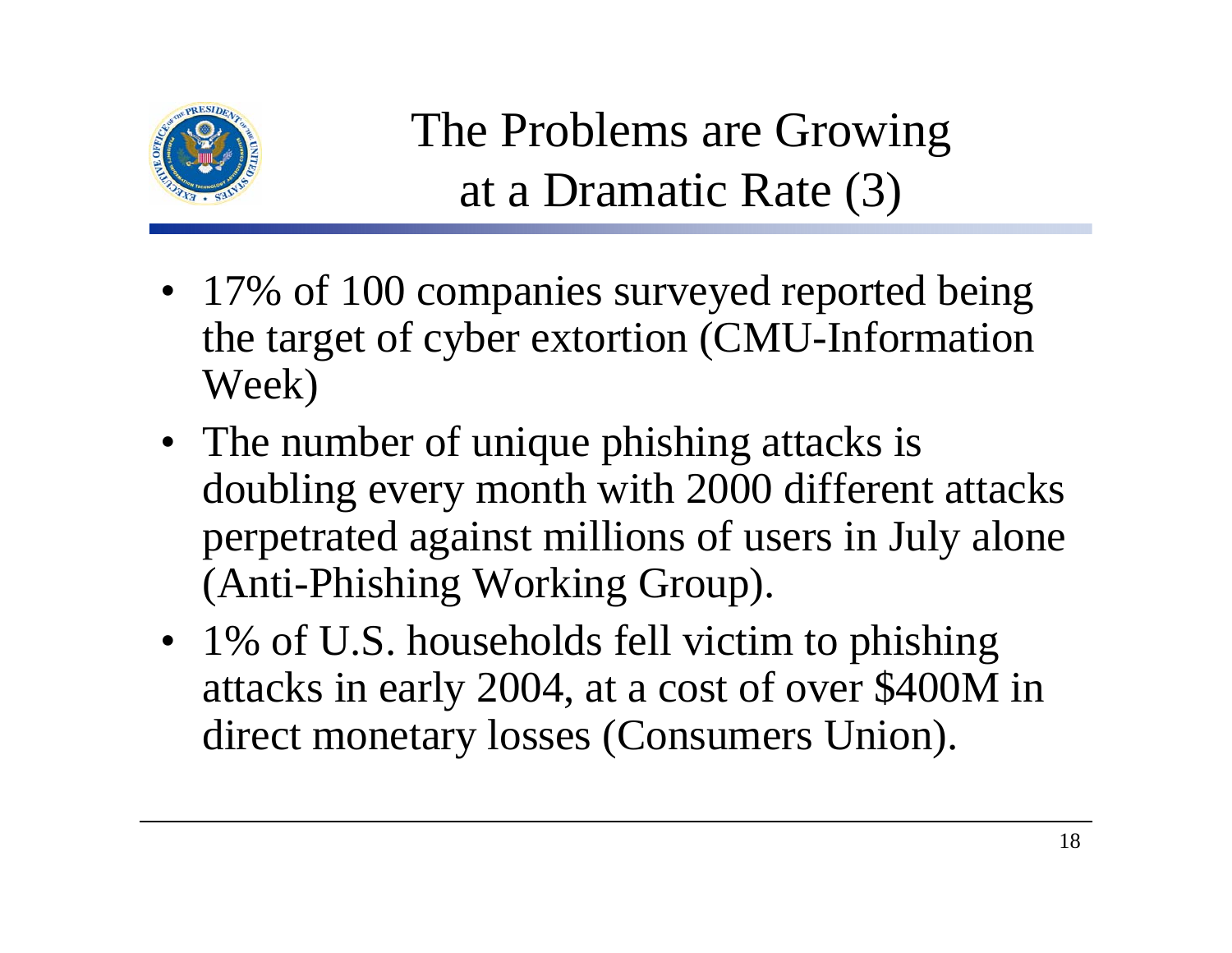

The Problems are Growing at a Dramatic Rate (4)

- • Cyber security is not just about email being slow or your favorite E-commerce site being down.
- Viruses, worms, Trojan horses, spoofing attacks, cyber extortion, and other kinds of cyber attacks are like a rapidly spreading cancer in the IT and networking world.
	- They are largely invisible to the lay person but alarming to those who know how to diagnose a dangerous condition.
	- The threat they pose is rapidly growing.
	- To combat the problem, we must establish a foundation of knowledge and skill that will assist the cyber security professionals of tomorrow.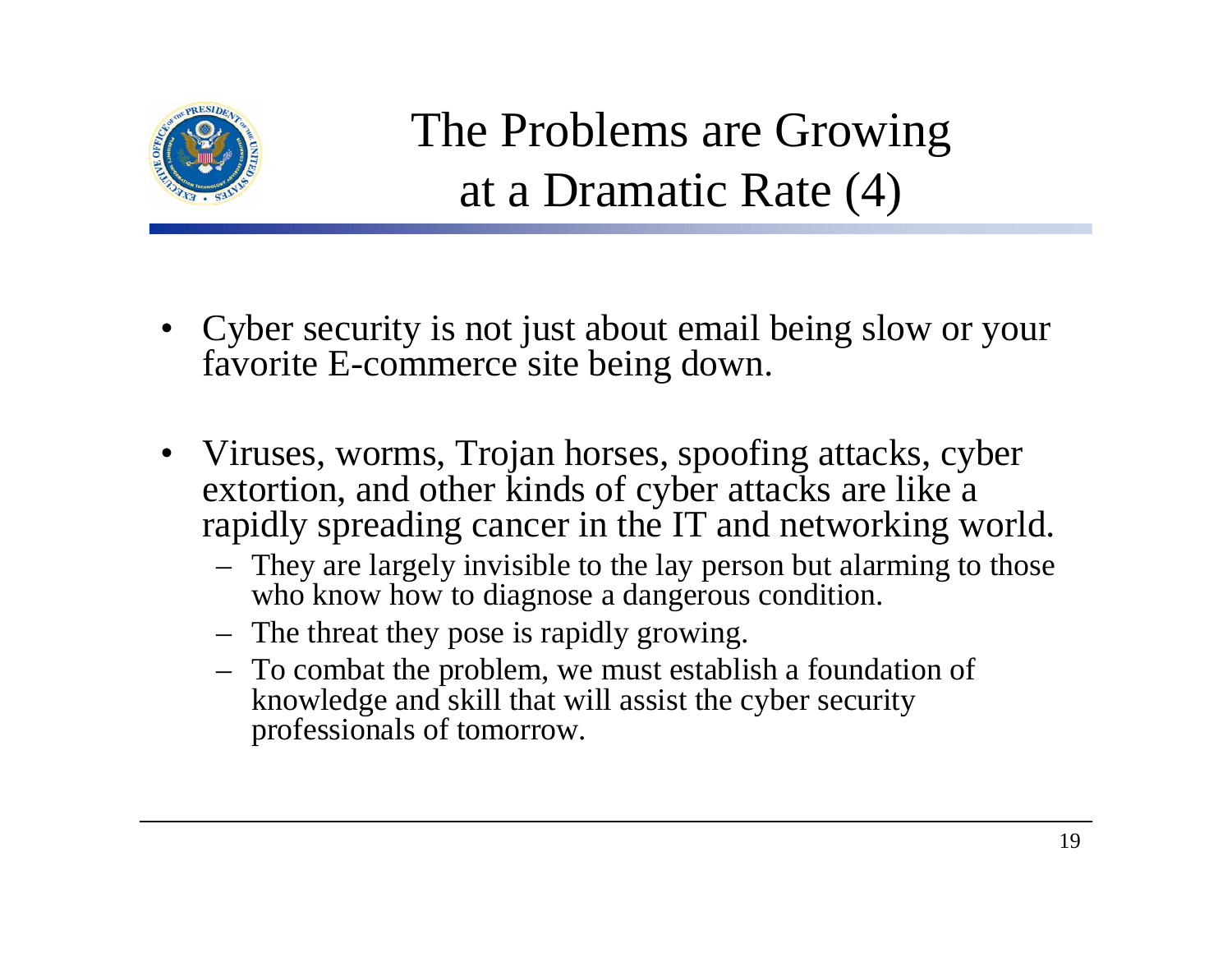

- The network protocols used today are based on those used 30 years ago, which were developed in an environment of trust.
- The vast majority of R&D has been devoted to building new functionality and not on securing that functionality.
- Traditional notions of security rely on border defenses, which are not sufficient in today's Internet-based world.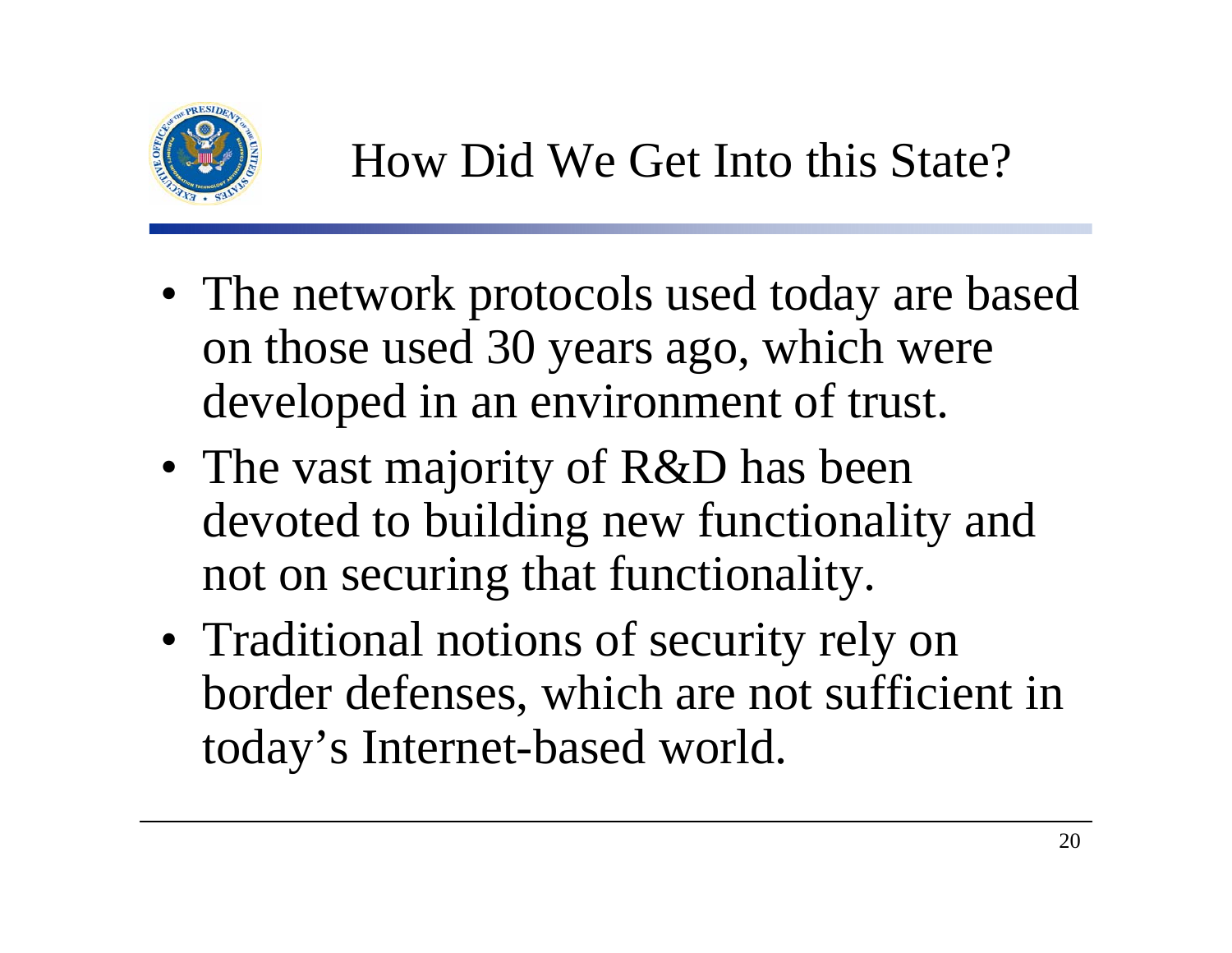

- Cyber security is a very difficult problem, and the Nation was reluctant to make the necessary investment.
	- Although there have been many warnings, we have only recently begun to suffer substantial cost.
- There are no quick fixes—retrofitting security into our networked IT infrastructure will require many years of work.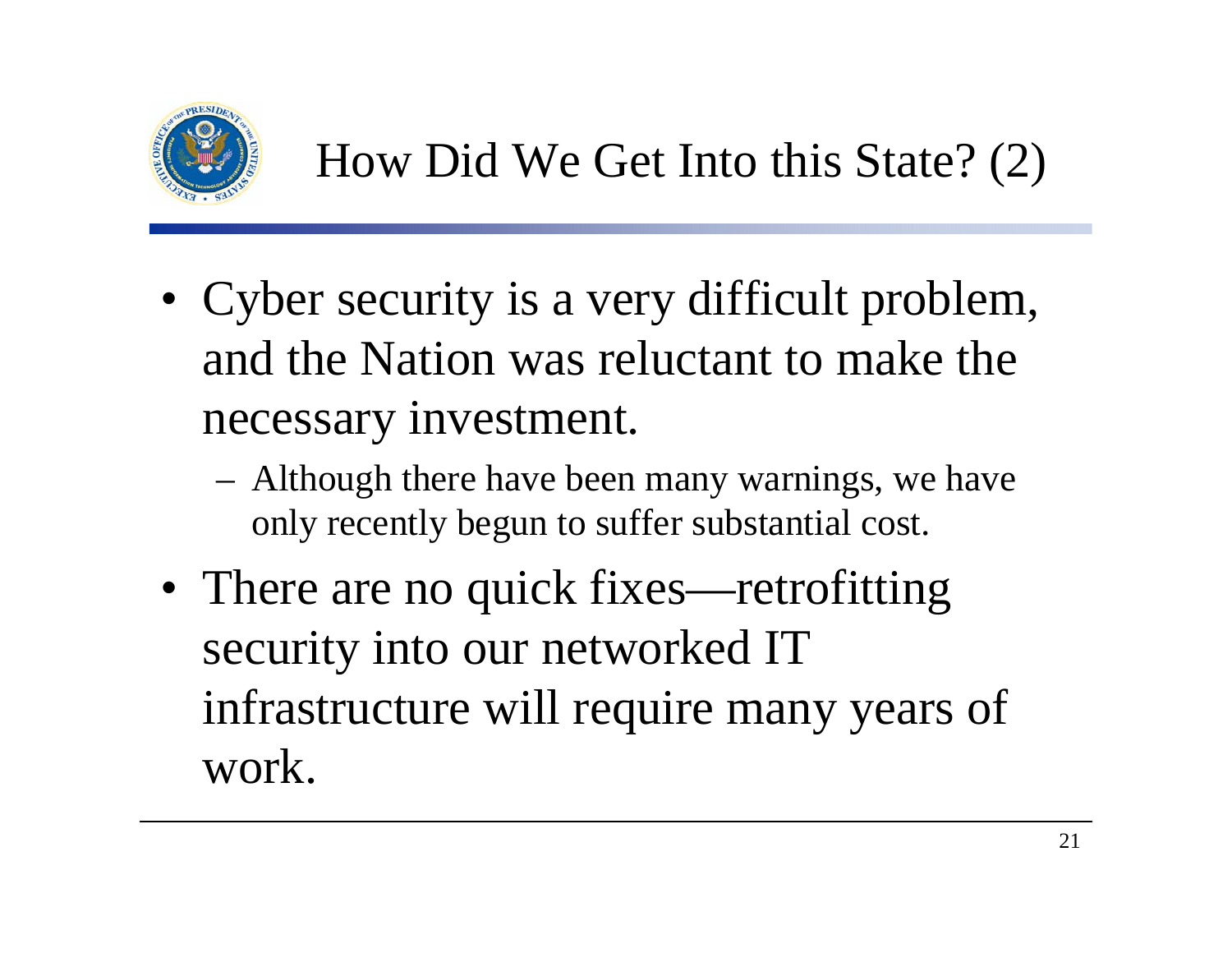

#### What Must be Done to Improve Cyber Security

- Funding of Basic Research
	- Basic research is needed to move us from a model of "plugging holes in the dike" in response to each new vulnerability to a model where the system as a whole is secure against large classes of current and future threats.
	- Basic research is the responsibility of the Federal government.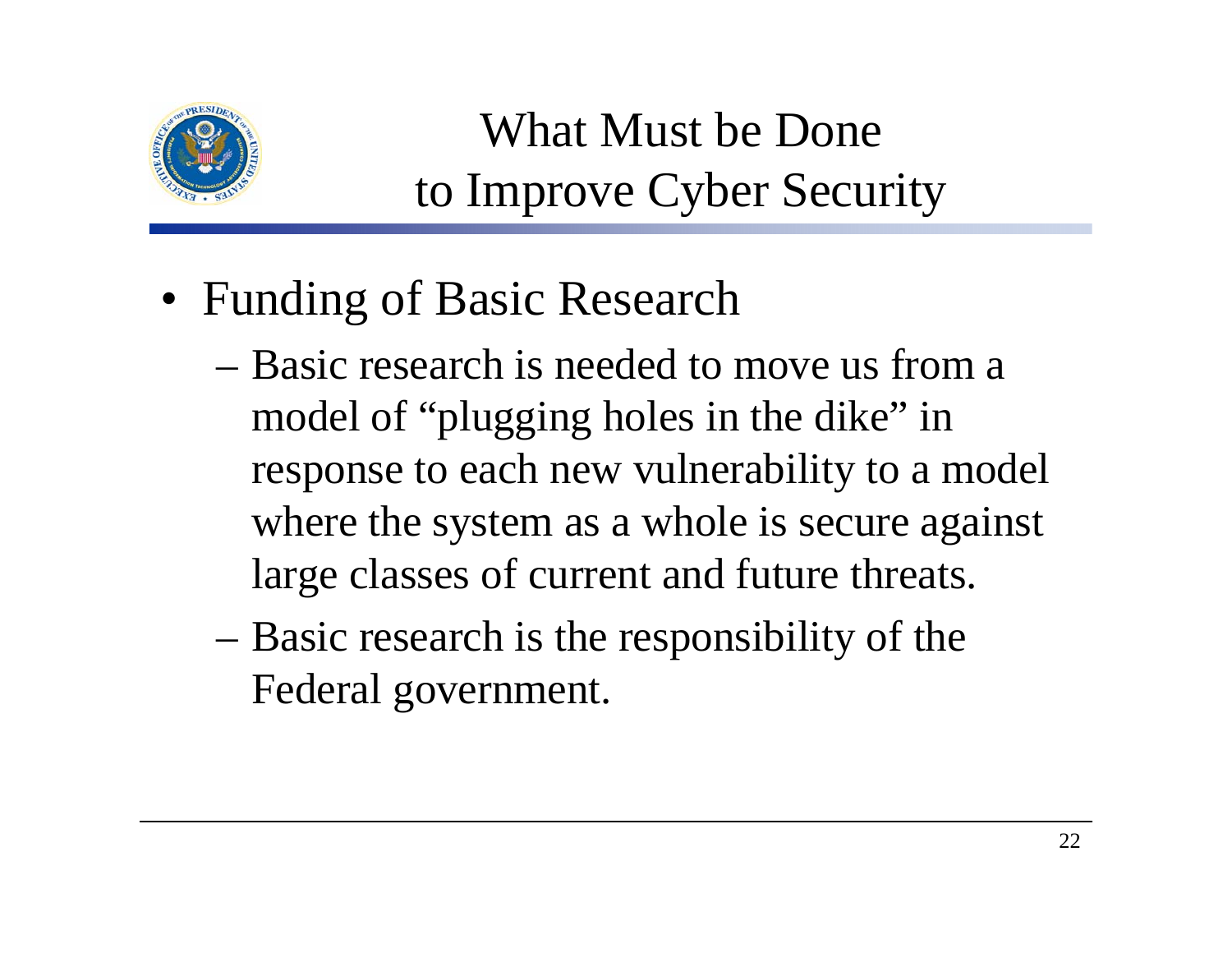

#### What Must be Done to Improve Cyber Security (2)

- Development and Technology Transfer
	- Effective development needs supporting mechanisms such as testbeds and metrics.
	- The Federal government has a critical role to play in the development of metrics, testbeds, and best practices.
- Market Adoption of Products and Best Practices by Government and Industry
	- Very important but not the primary focus of this report.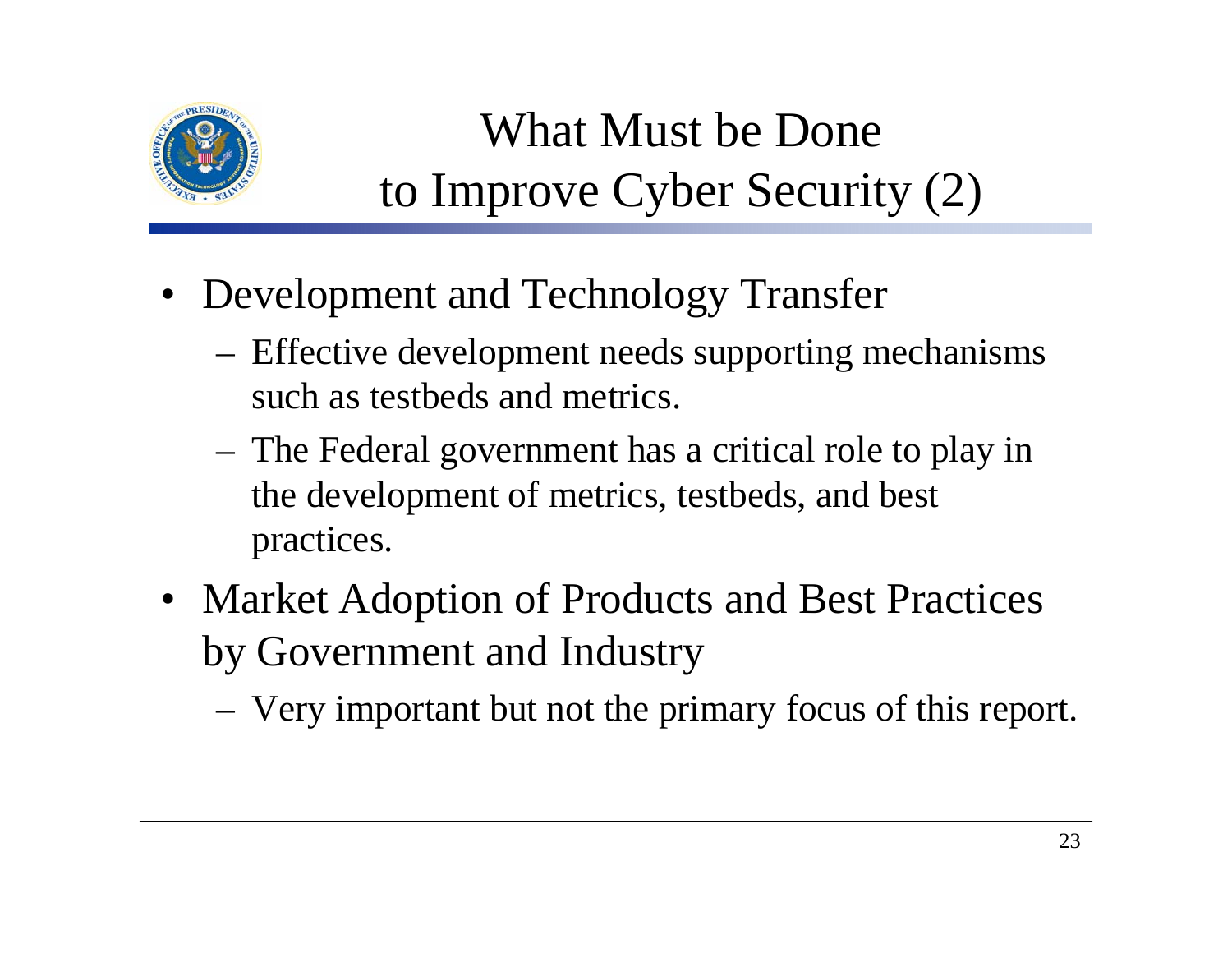

Cyber Security R&D Activities in Federal Agencies

- Multiple agencies are involved in cyber security R&D.
- Primary focus of the Subcommittee has been on NSF, DARPA, and DHS.
- Also of note: NIST, NSA, and ARDA.
- Others: ODDR&E, DOE, FAA, NASA, NIJ, and uniformed services.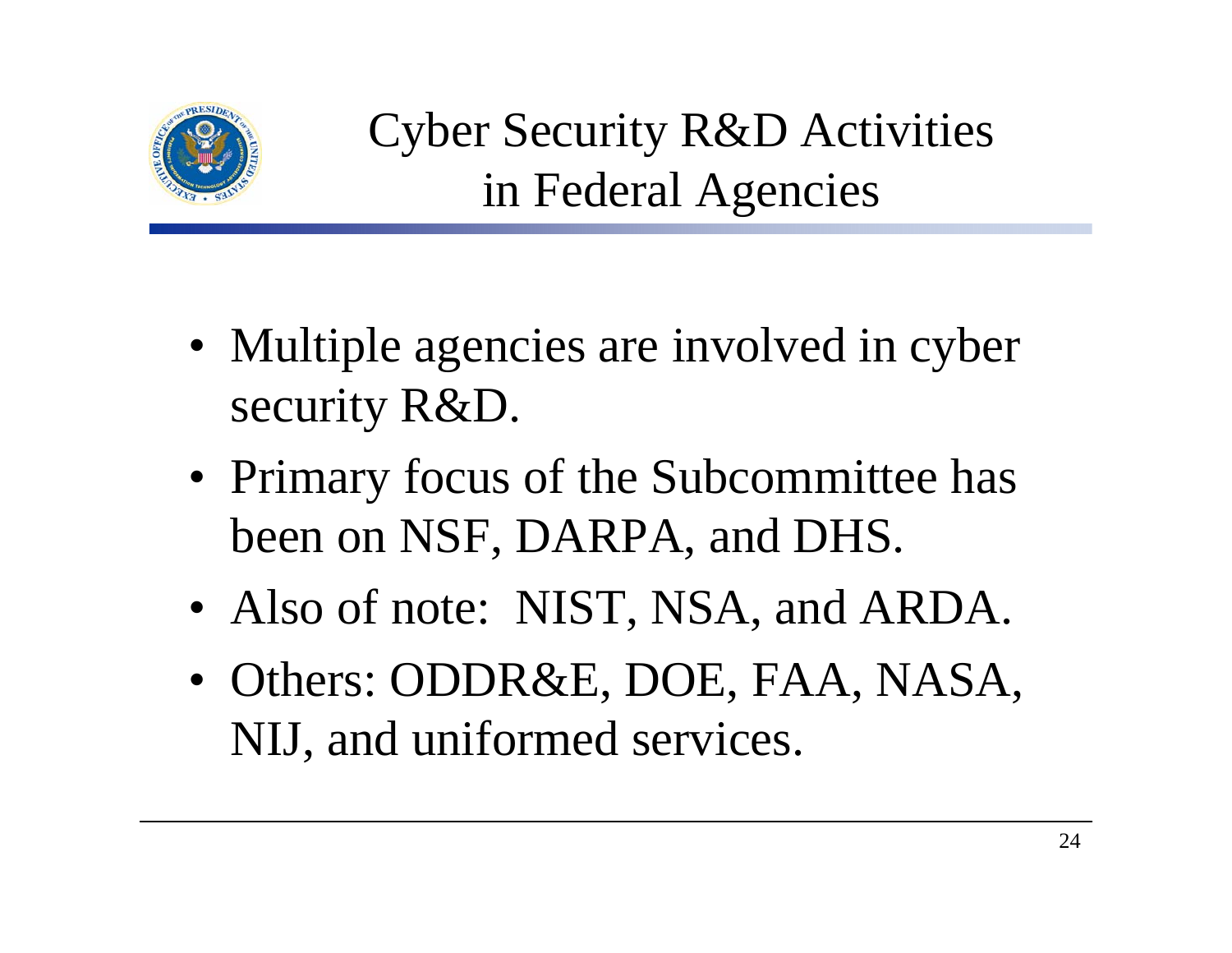

- Only Federal agency with substantial activity that focuses on basic research for the civilian sector.
- Much of NSF's cyber security activity takes place within its Cyber Trust Program.
- Construes "cyber security" very broadly
- FY 2004: \$76 million total; \$37 million for research grants (which includes \$5M from DARPA)
	- Funded about 8% of proposals (6% of requested dollars); about 25% worthy of funding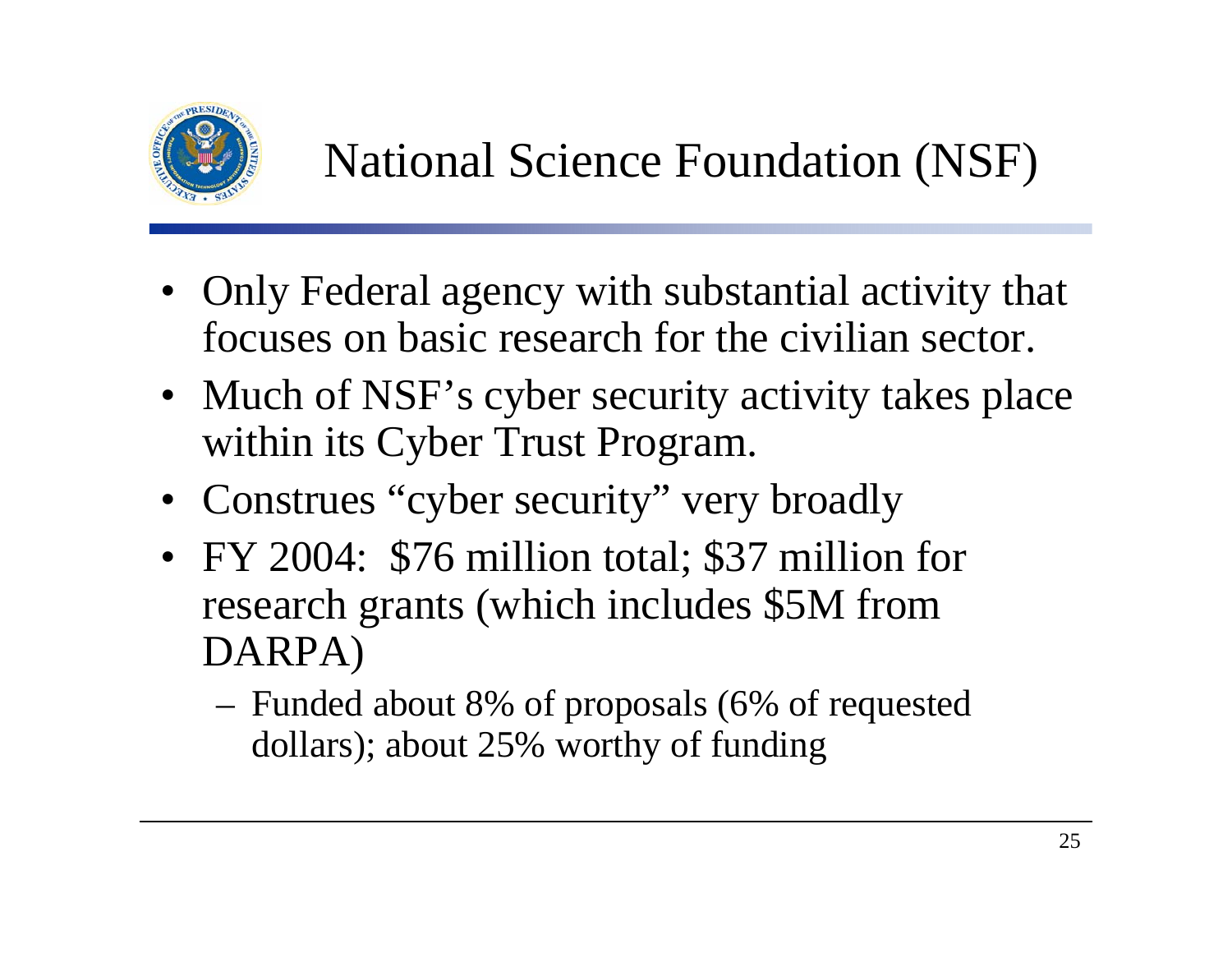

Defense Advanced Research Projects Agency (DARPA)

- Military focus: Some emphasis on networking systems that find targets and systems that kill targets.
- Short-term time horizon: departure from historical support of longer-term research.
- Programs are increasingly classified, thereby excluding most academic institutions--also a departure from historical support of university researchers.
- Assumes other agencies, especially NSF, will fund basic research—DARPA's (new) strategy is to incorporate pre-existing technology into products for the military.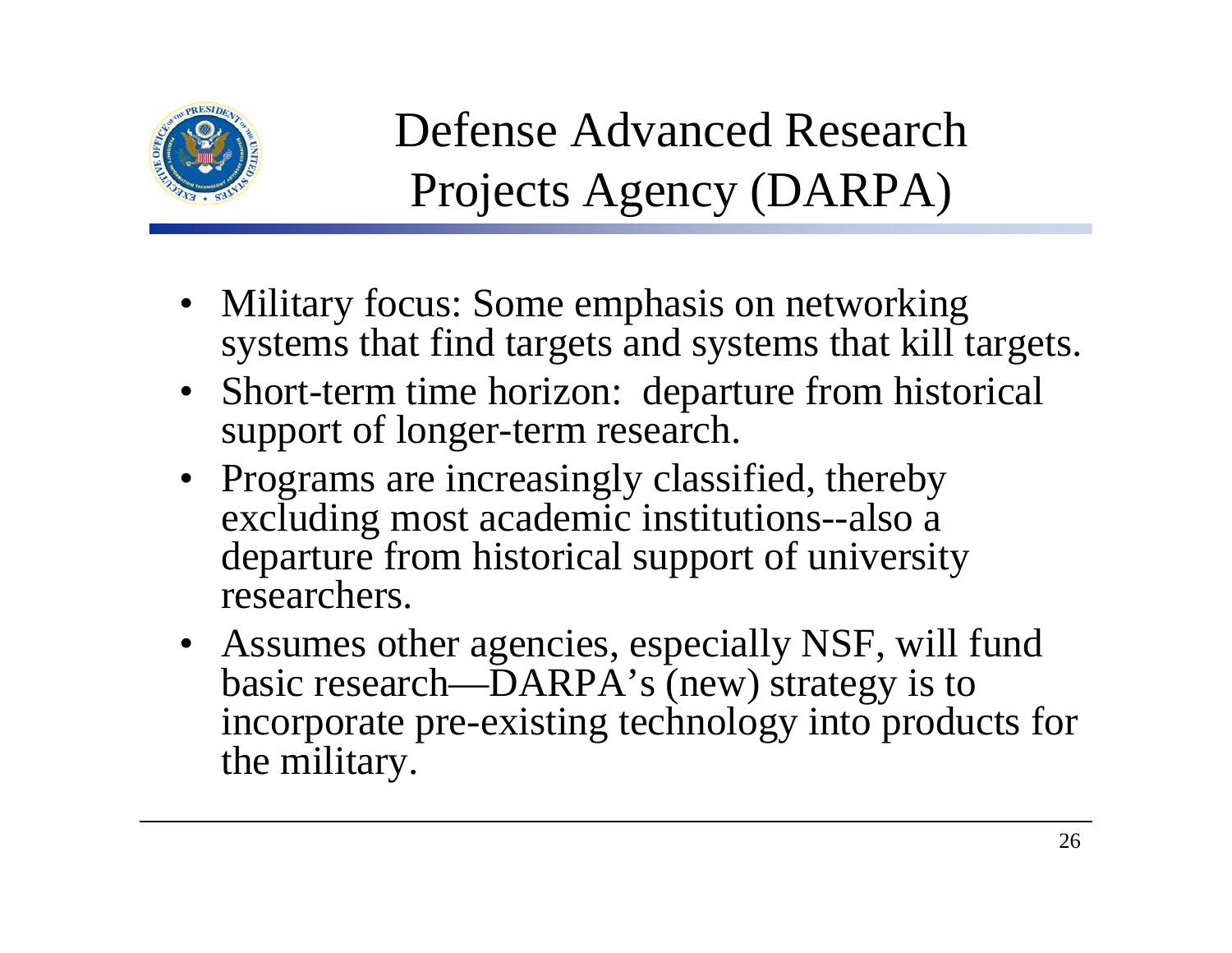

### Department of Homeland Security (DHS)

- $\bullet$  Much of the DHS cyber security activity takes place within its S&T Cyber Security R&D Program.
	- Focus on cooperative efforts, infrastructure such as metrics and testbeds, and technology transfer. Some efforts to improve Government adoption of new products.
- FY 2004 budget (and FY 2005 as well) is \$18 million for cyber security; about \$1.5 million directed to basic research. Most funding for short-term activities.
- WMD is primary priority. Assumes NSF and industry are responsible for basic research.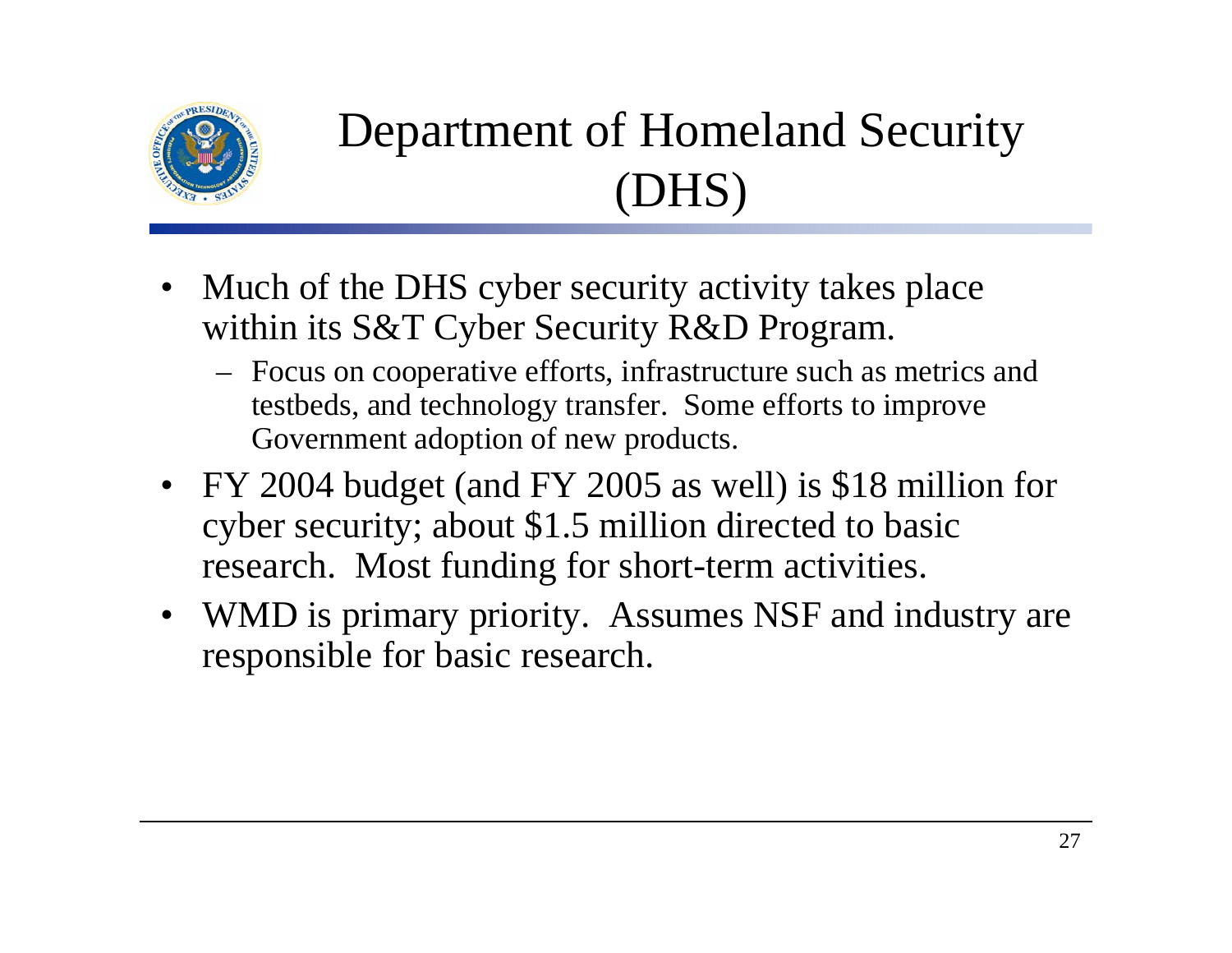

National Institute of Standards and Technology (NIST)

- Focus on standards, metrics, guidelines, testing, security checklists, and research.
- Research program is primarily near-term.
- • Cyber security budget is approximately \$10 million in FY 2004.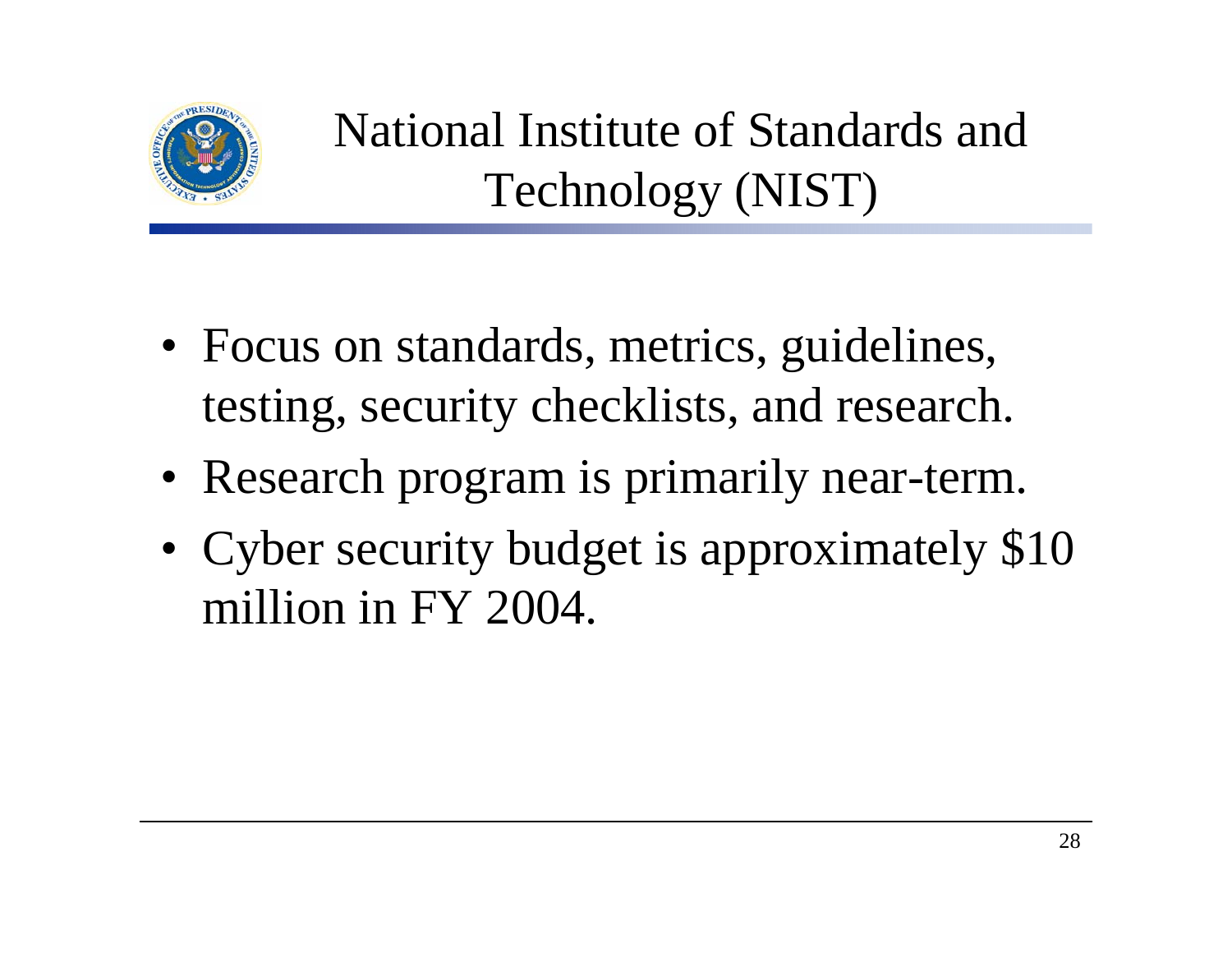

National Security Agency (NSA) & Advanced Research and Development Activity (ARDA)

- NSA
	- Focus on high-end threats.
	- Almost all cyber security research is directed towards the military and intelligence communities.
- ARDA
	- Focus on high-risk, high-payoff sponsored research.
	- Almost all research is directed towards the intelligence community.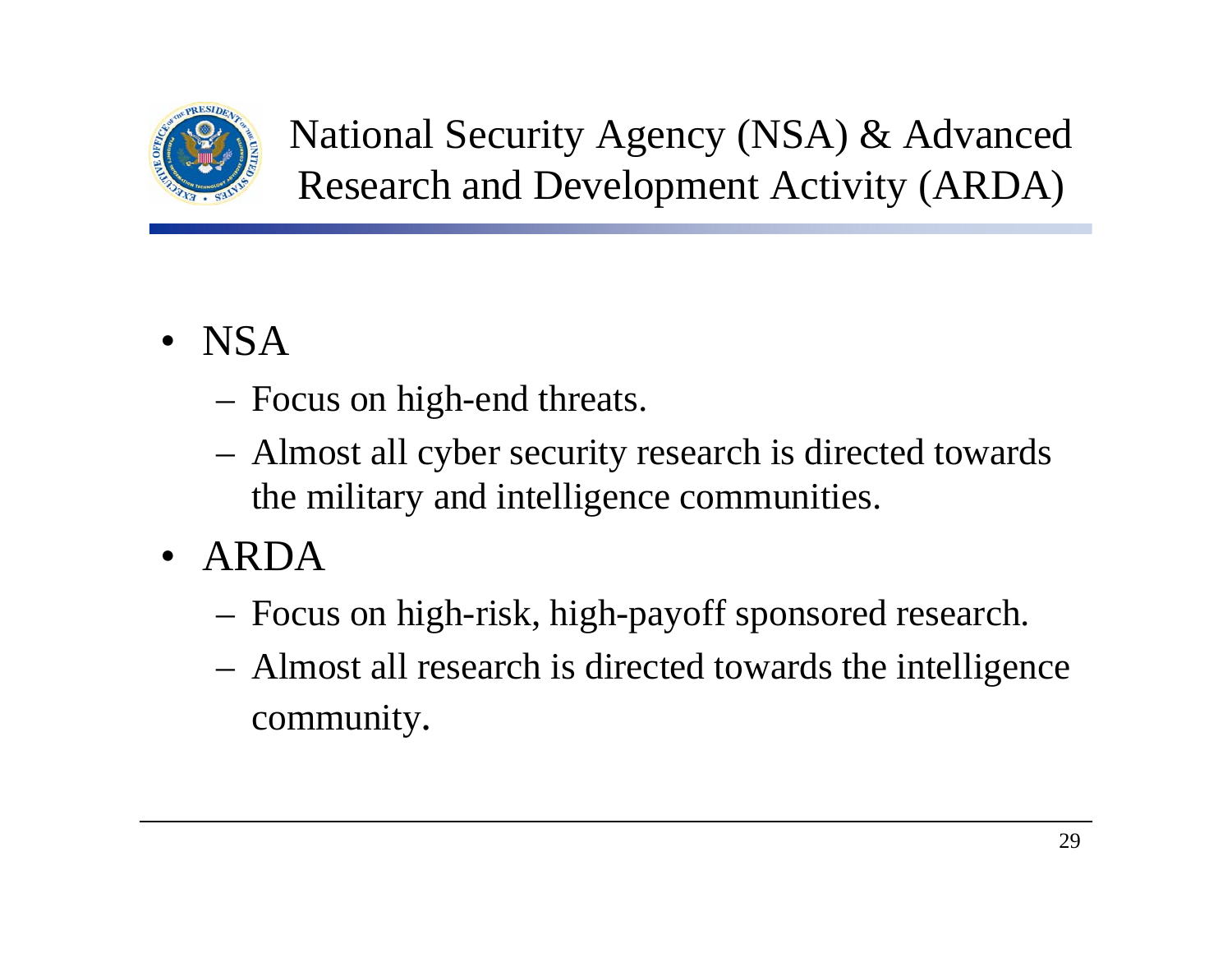

#### Cyber Security R&D Expenditures

Preliminary PITAC Analysis (Based on FY 2004 Data)

|                   | Military and<br>Intelligence | Civilian     | Totals        |
|-------------------|------------------------------|--------------|---------------|
| <b>Short Term</b> | $$136+$ million              | \$38 million | \$174 million |
| Long Term         | \$27 million                 | \$37 million | \$64 million  |
| <b>Totals</b>     | \$163 million                | \$75 million | \$238 million |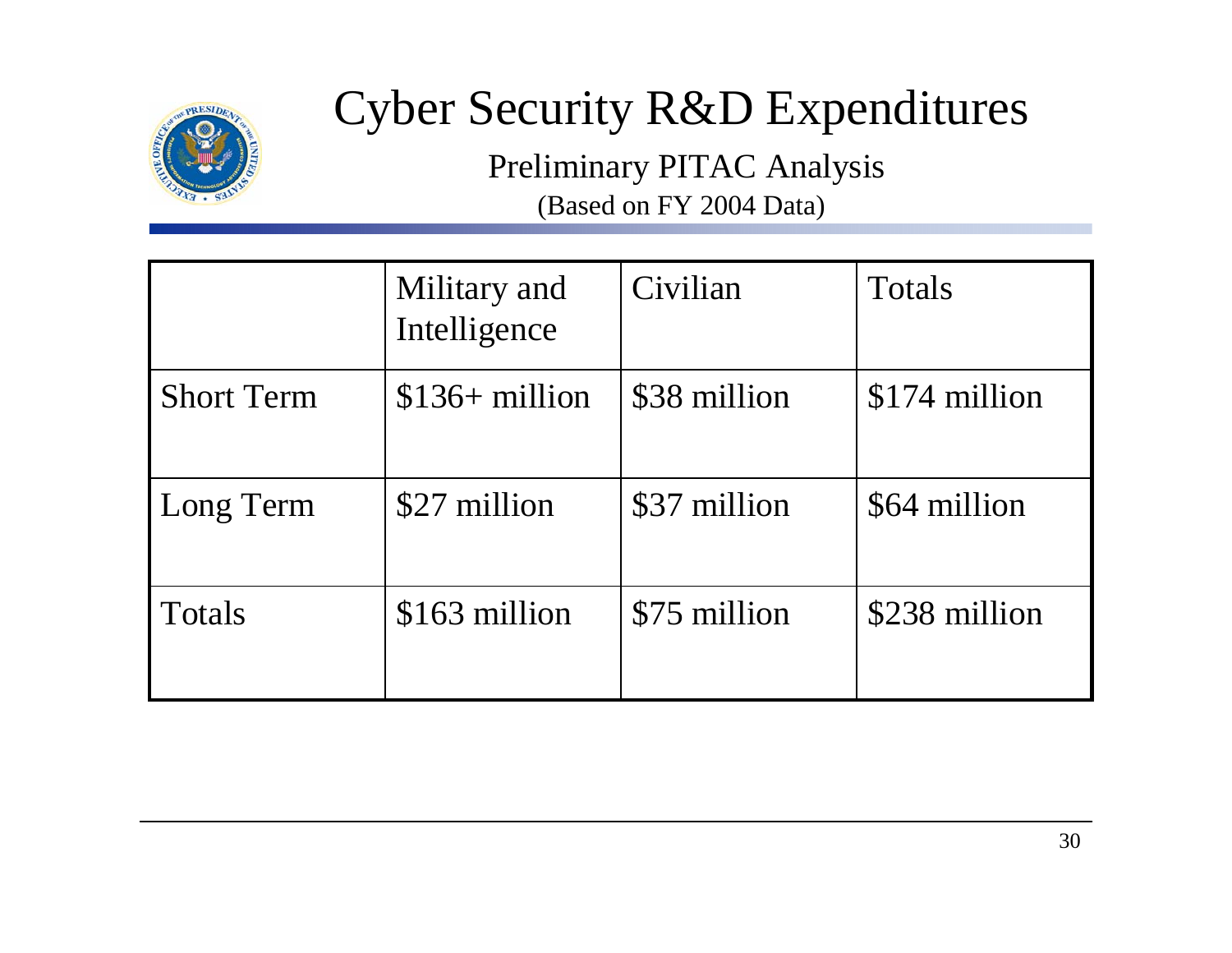

# Findings and Recommendations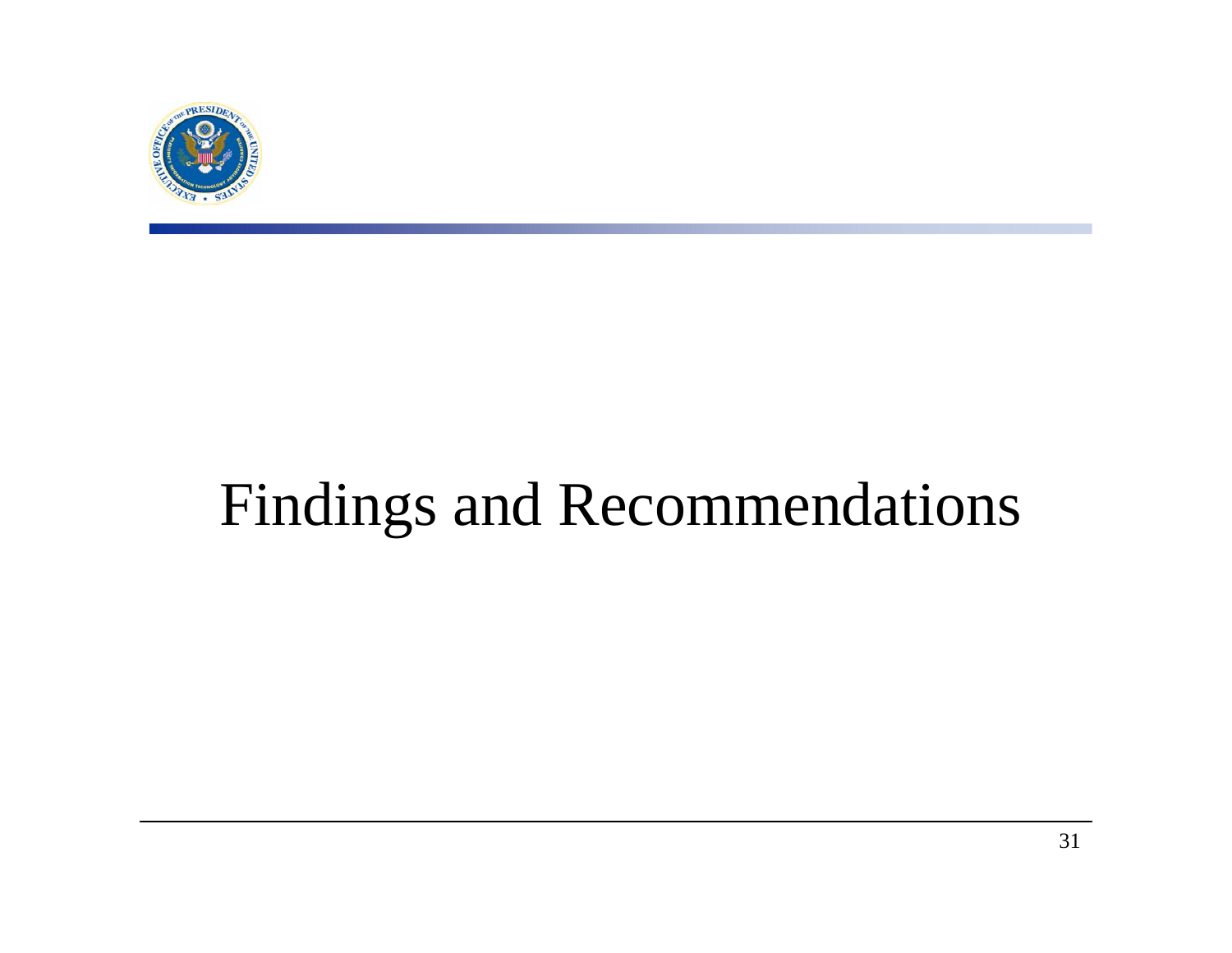

### Issue 1: Federal Funding Levels for

#### Basic Research on Civilian Cyber Security

- • Finding: The Federal R&D budget provides inadequate funding for basic research in civilian cyber security.
- $\bullet$  Recommendations:
	- The NSF budget for cyber security should be increased by \$90 million annually.
	- Funding for basic research on civilian cyber security should also be substantially increased at other agencies, most notably DHS and DARPA.
	- Funding should be allocated so that ten specified areas of cyber security research are addressed.
	- Further increases in funding may be necessary depending on the Nation's future cyber security posture.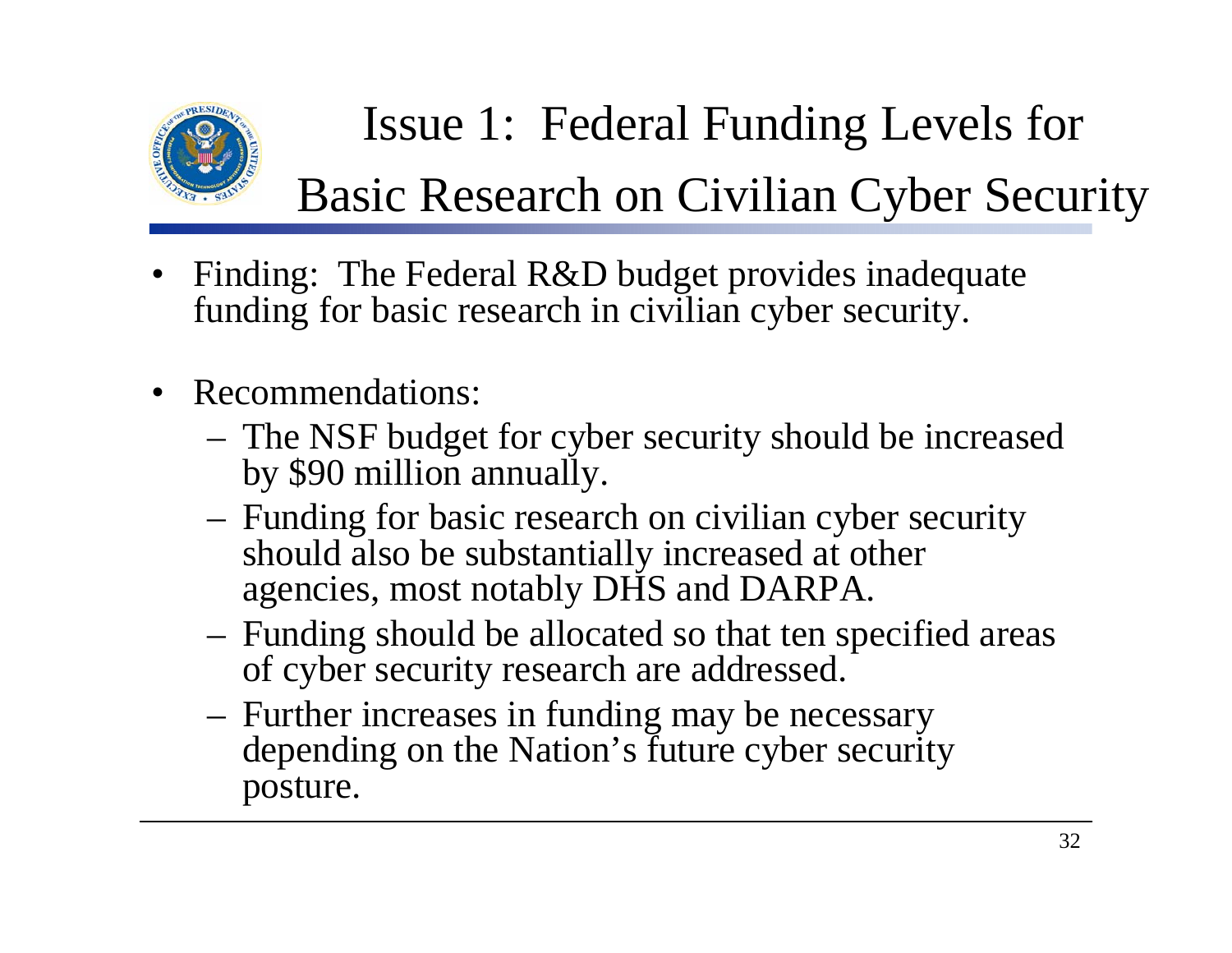

## The Need for a Long-term Focus

- Most cyber security funding addresses immediate needs.
- These needs must be addressed, but such activities generally do not contribute toward longterm solutions.
- The diversity and magnitude of future vulnerabilities frame a formidable challenge that is not being addressed adequately.
- The present funding situation forces tomorrow's cyber security efforts to be reactive rather than proactive.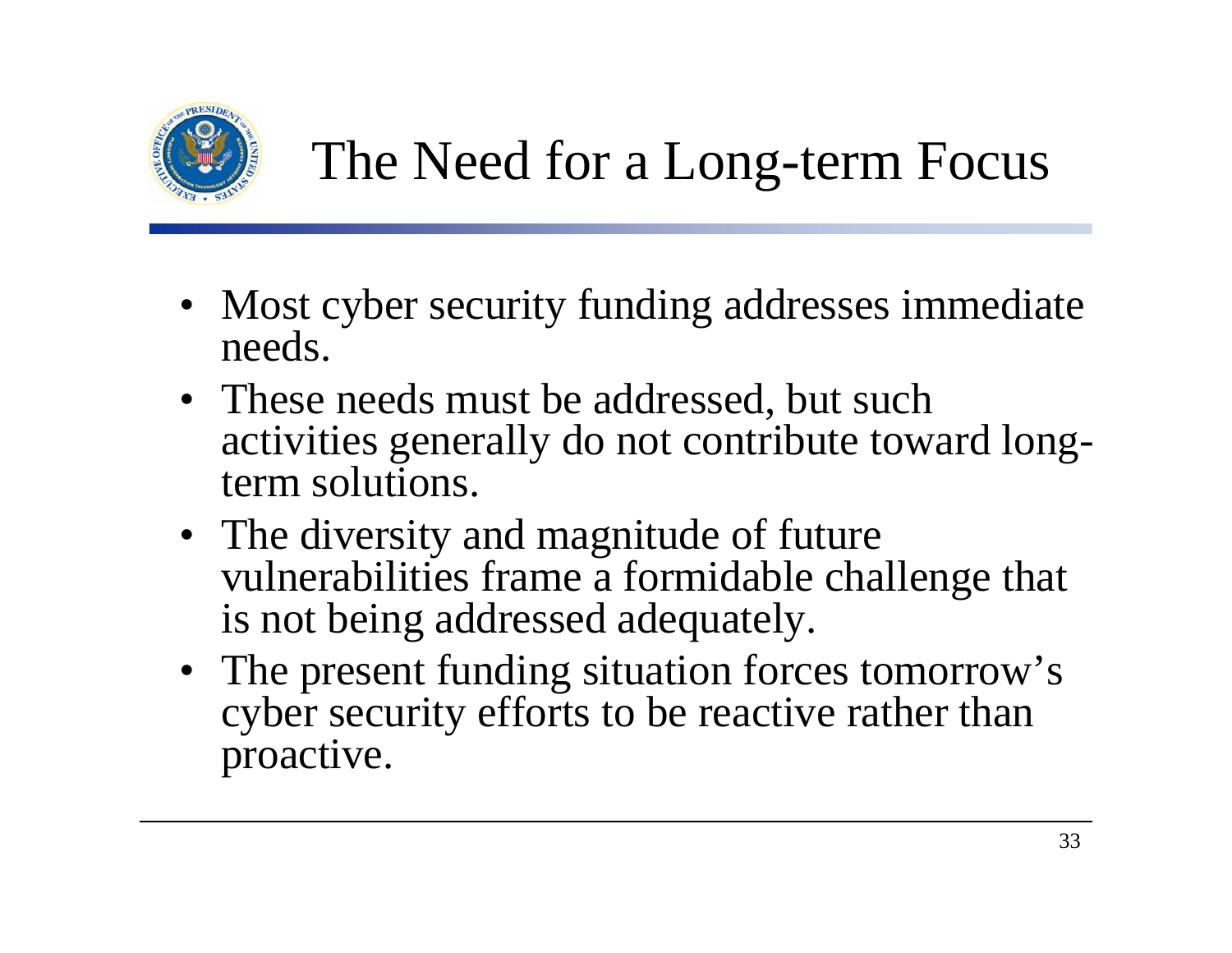

#### Avoiding Incrementalism

*"We have virtually no research base on which to build truly secure systems…. When funds are scarce, researchers become very conservative, and bold challenges to the conventional wisdom are not likely to pass peer review. As a result, incrementalism has become the norm."* Wm. A. Wulf, President

National Academy of Engineering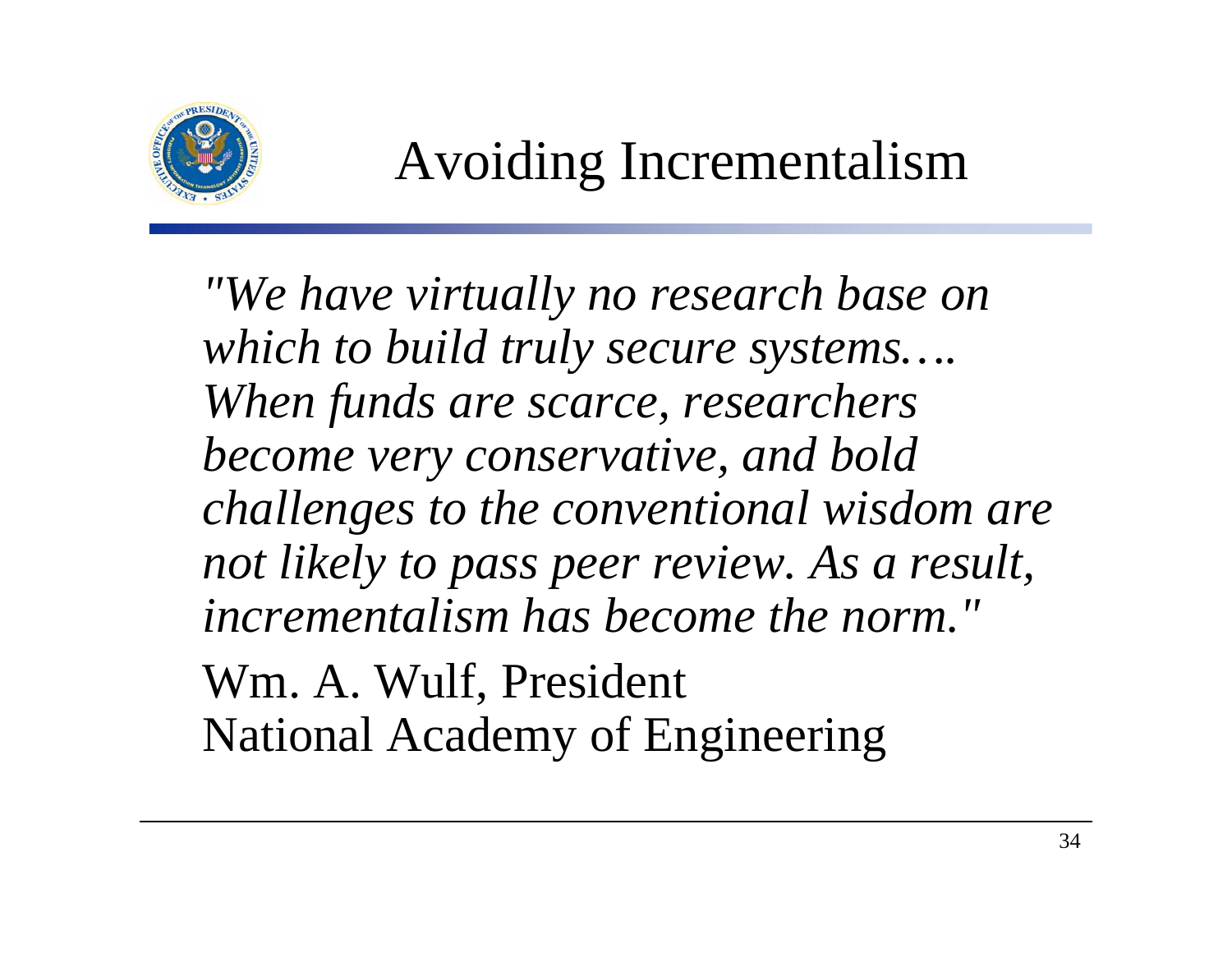

## Civilian Cyber Security Research

- Refers to unclassified R&D associated with systems and networks used by civilian Federal agencies, utilities, corporations, universities, and the population at large.
- Does not include research targeted exclusively at military or intelligence contexts, which is often ultimately classified.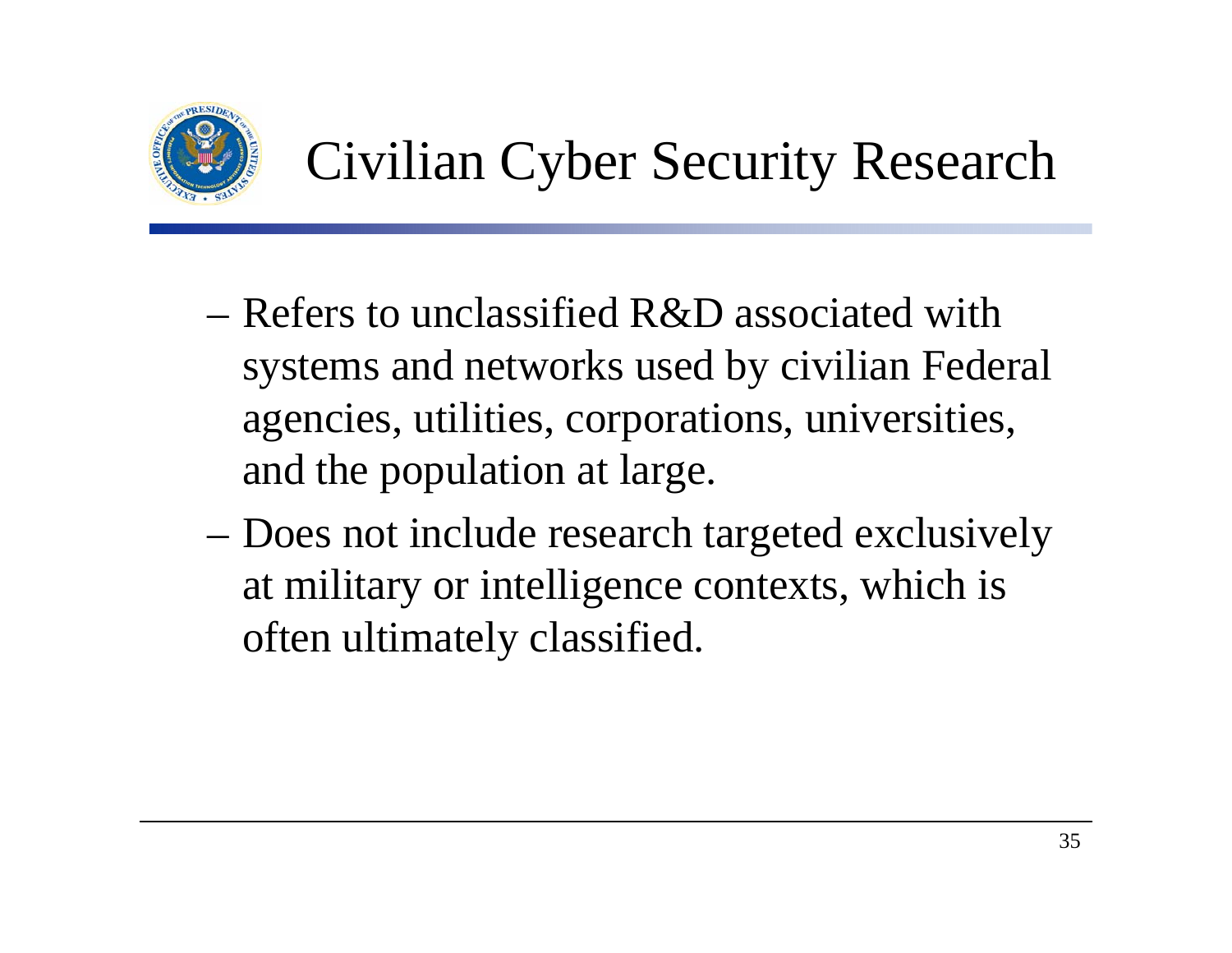

The Importance of Civilian Cyber Security Research

- Classified cyber security R&D is, of course, needed for numerous purposes.
- However, classified work tends not to benefit generic cyber security products which are used throughout society (including the military and intelligence communities).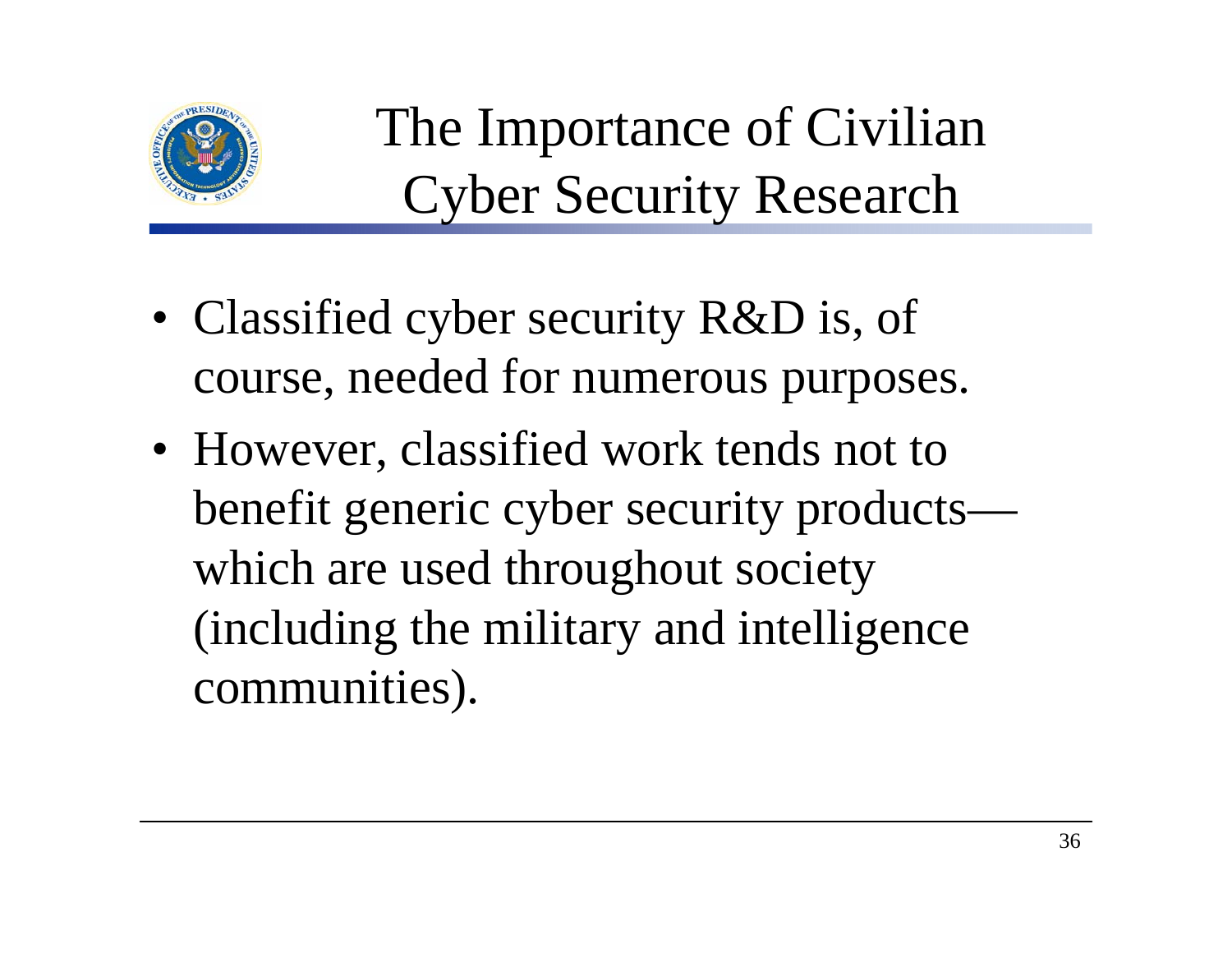

### The Amount Needed for Research

- • Cyber Trust
	- Provides approximately \$37 M in research grants.
	- The Cyber Trust success rate (8.2% of proposals and 6.1% of requested funds) is approximately a factor of 3-4 lower than the NSF average.
	- An approximate quadrupling of the Cyber Trust budget could be productively used by the cyber security R&D community that focuses on civilian work.
	- NOTE: Reallocations within CISE are not desirable:
		- Low success rates within CISE as compared to other NSF directorates.
		- Reductions in other areas of IT R&D may also inhibit cyber security R&D.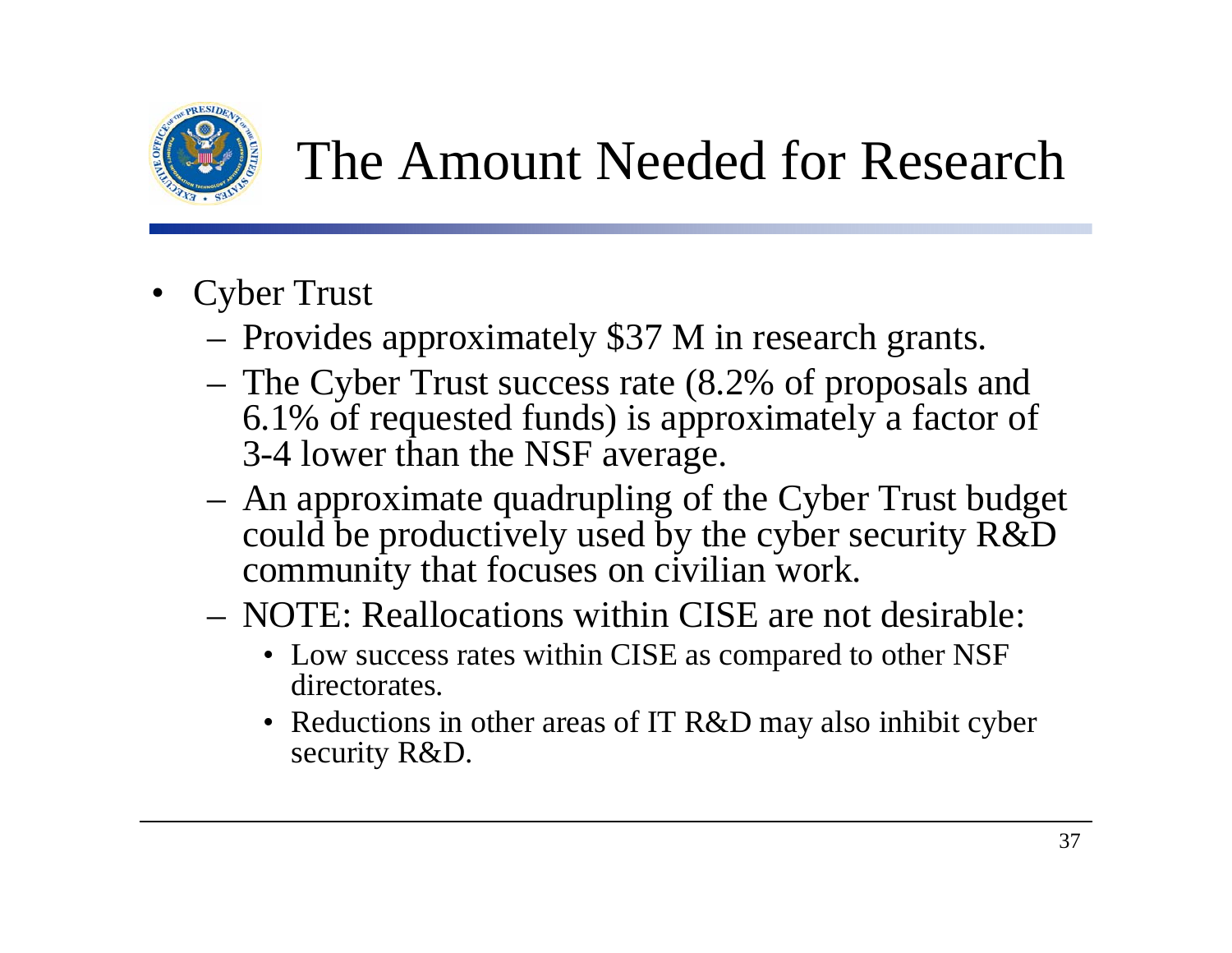

### The Amount Needed for Research (2)

- Military and intelligence R&D funded at \$136+M vs. \$75 M for civilian R&D.
- Sponsor agency diversity is desirable, so increased funding for cyber security R&D should include NSF and other agencies.
- Significant reductions in support for cyber security R&D at DARPA and low prioritization at DHS intensify demands on NSF funding.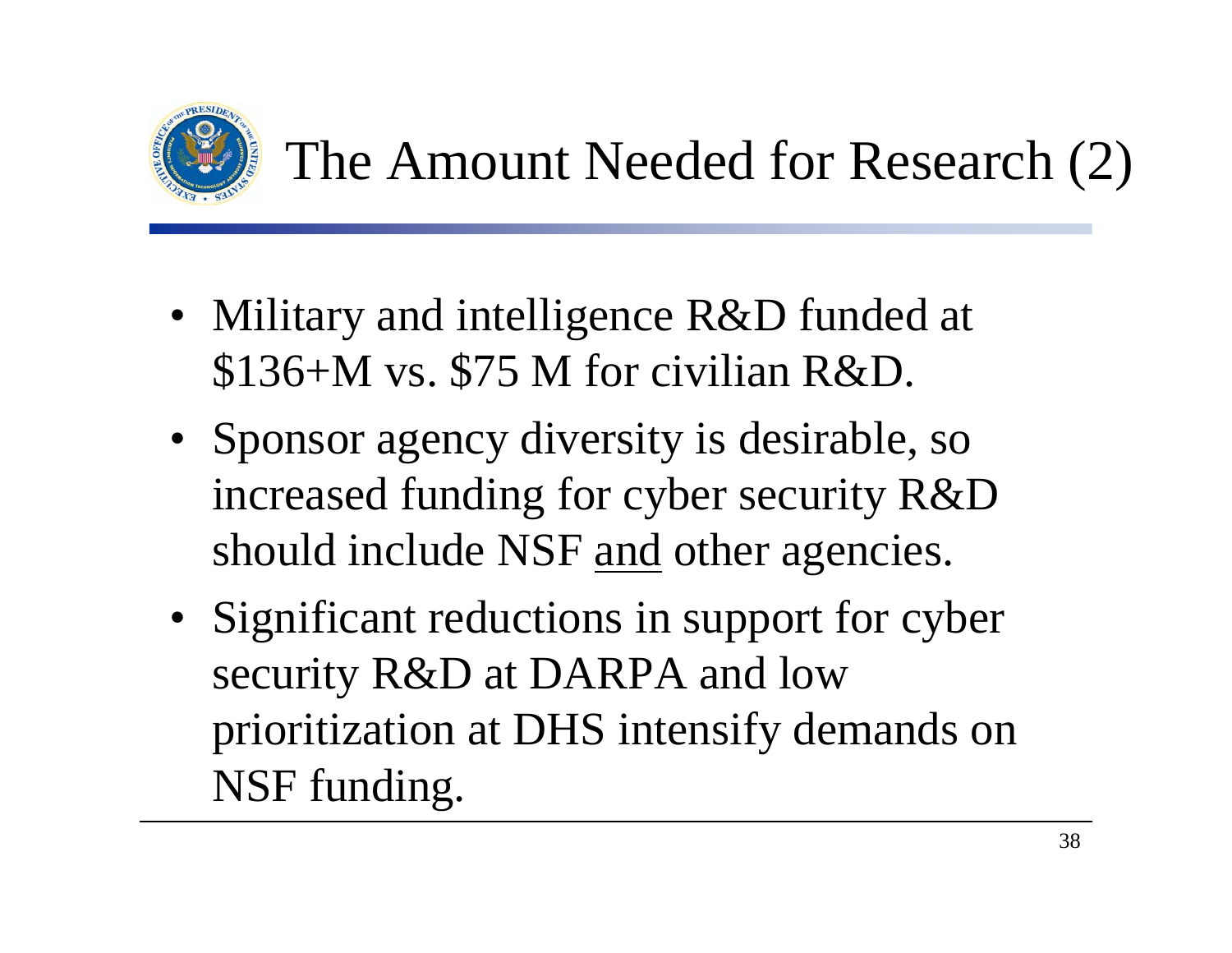

## Areas in Need of Increased Support

- Computer Authentication Methodologies
- Securing Fundamental Protocols
- Secure Software Engineering and Software Assurance
- Holistic System Security
- Monitoring and Detection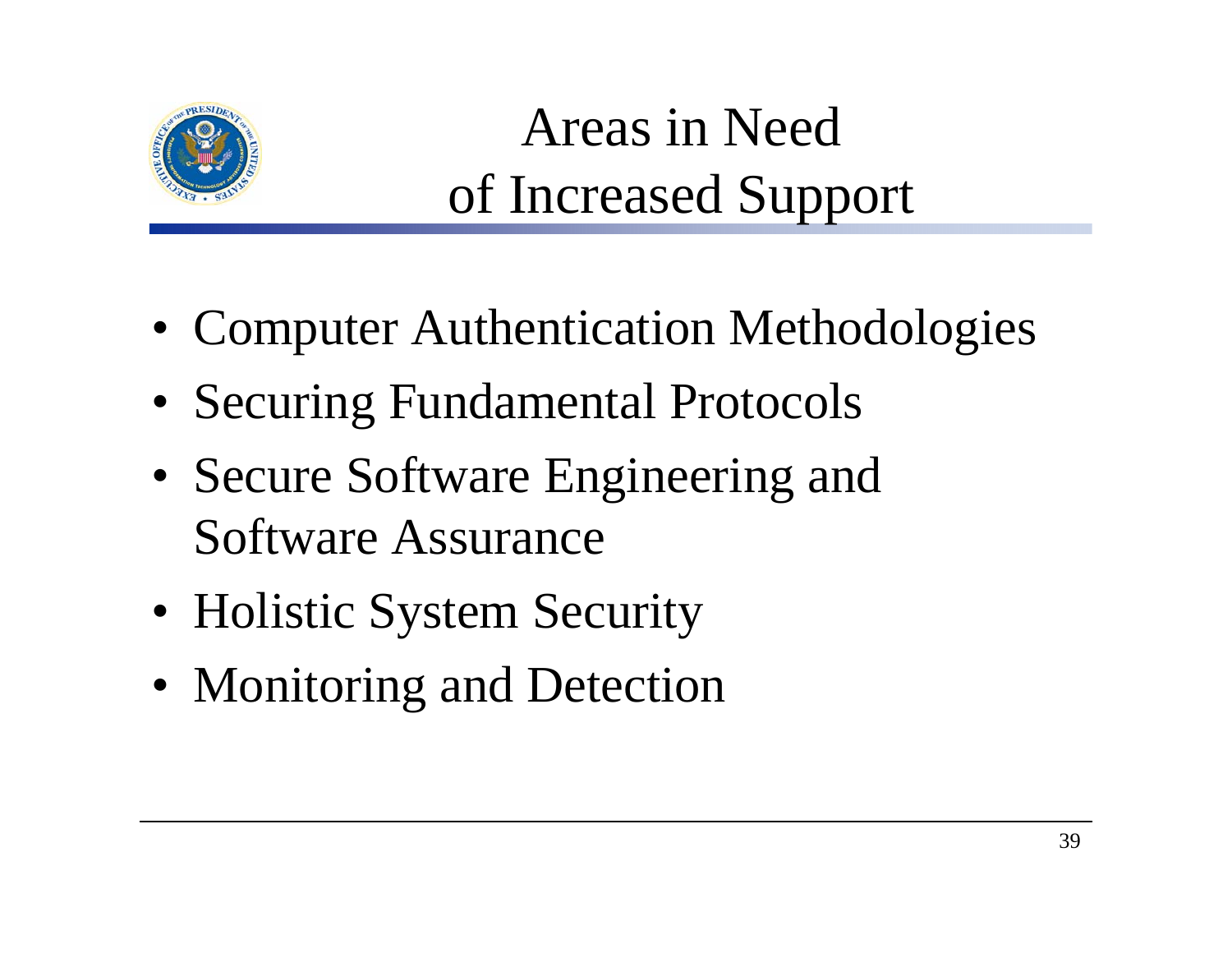

# Areas in Need of Funding (2)

- Mitigation and Recovery Methodologies
- Cyber Forensics and Technology to Enable Prosecution of Criminals
- Modeling and Testbeds for New Technologies
- Metrics, Benchmarks, and Best Practices
- Societal and Governance Issues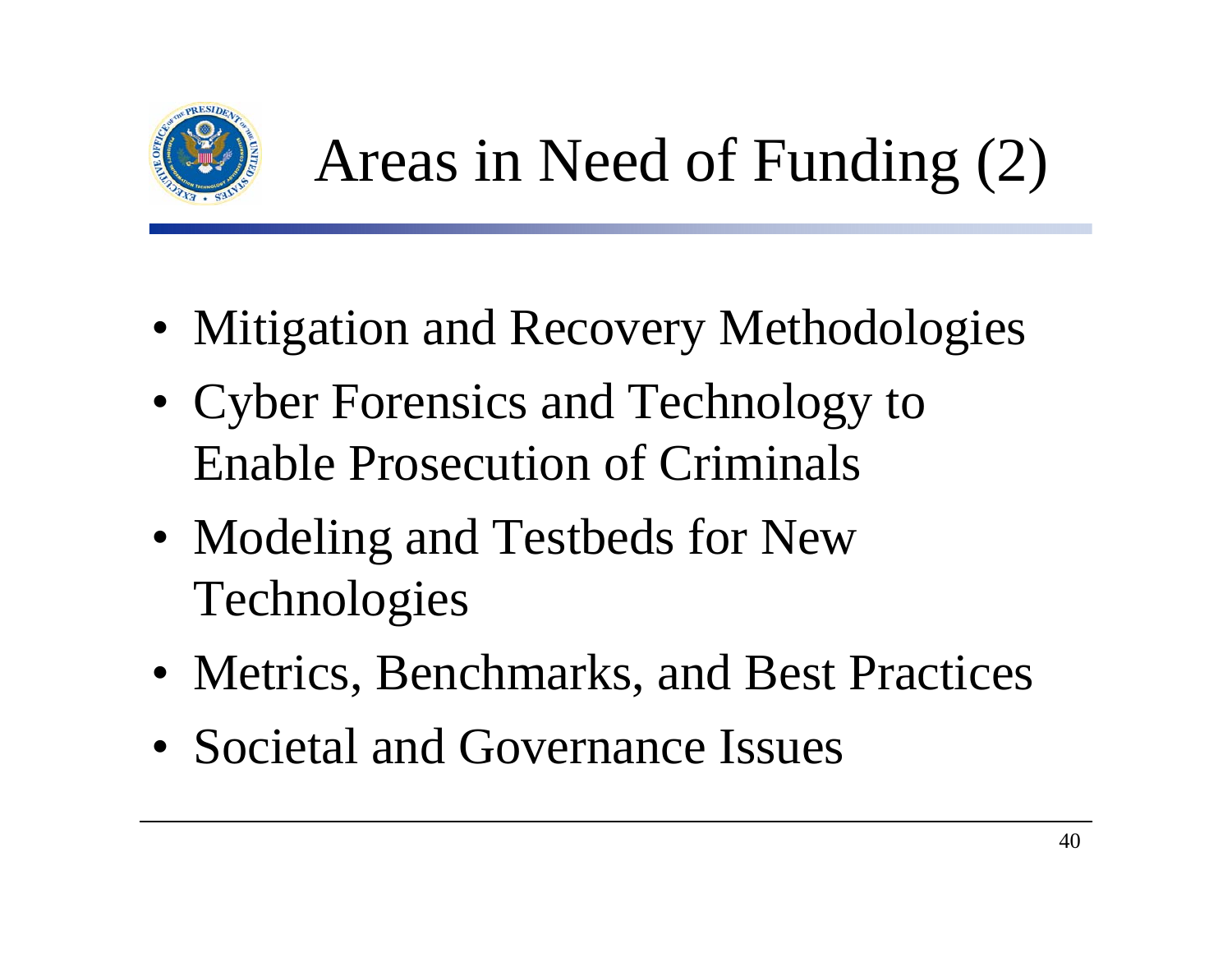

# Areas in Need of Funding: Summary

- There is no silver bullet or small set of silver bullets.
- It is not a matter of "tweaking" in the Internet—there is no foundation of security to tweak.
- The existing Internet was built based on assumption of trust: it was assumed that no one would harm the infrastructure, even by accident.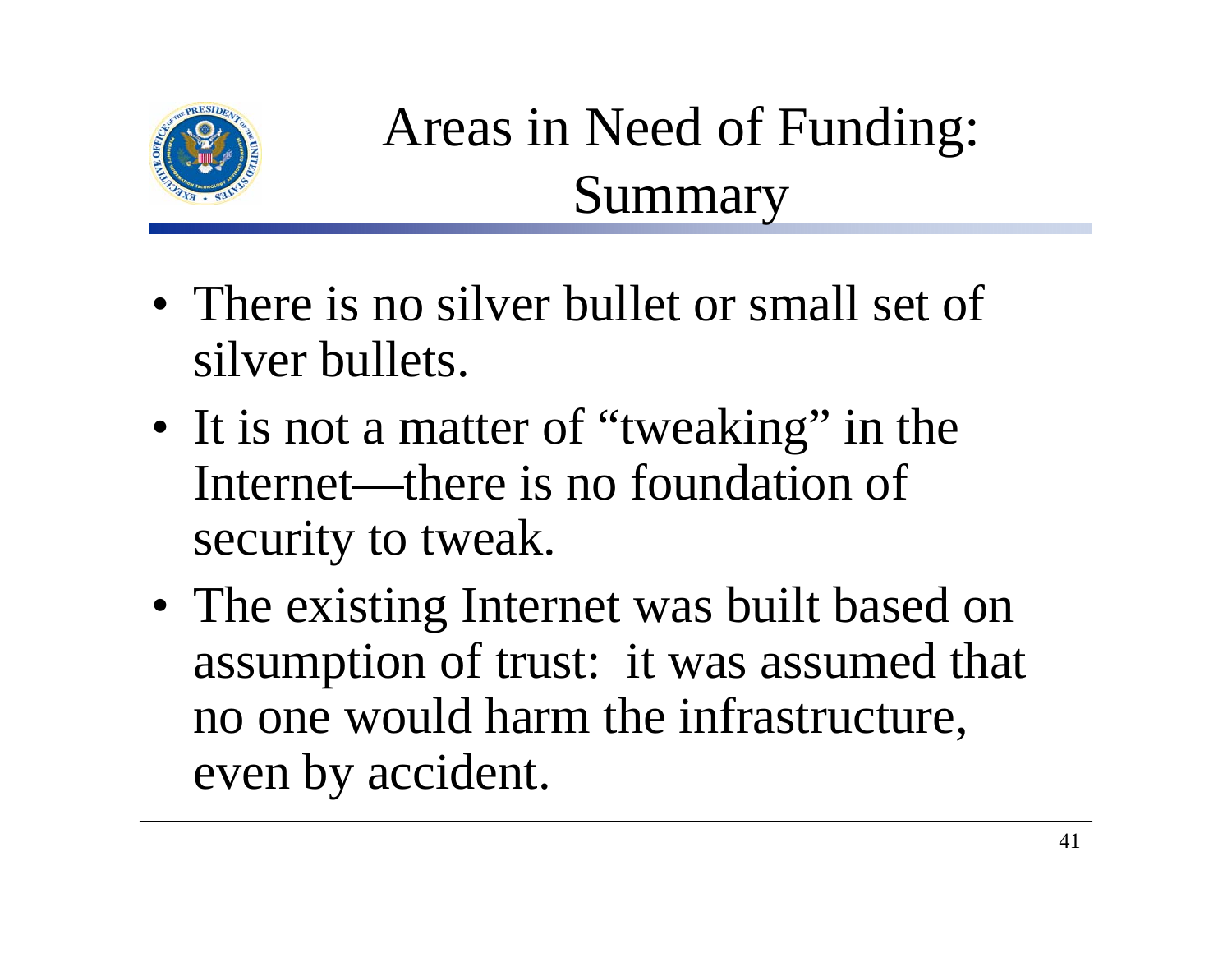

# Issue 2: The Cyber Security Basic Research Community

- $\bullet$  Finding: The Nation's cyber security research community is too small to adequately support the cyber security research and education programs necessary to protect the United States.
- $\bullet$  Recommendations:
	- The Federal government should intensify its efforts to promote recruiting and retention of cyber security researchers and students at research universities, with a goal of doubling the size of the civilian cyber security basic research community by the end of the decade.
	- Specifically, the government should
		- increase and stabilize the funding for civilian cyber security basic research,
		- • support programs that enable researchers to move into cyber security research from other fields, and
		- emphasize the importance of unclassified cyber security basic research.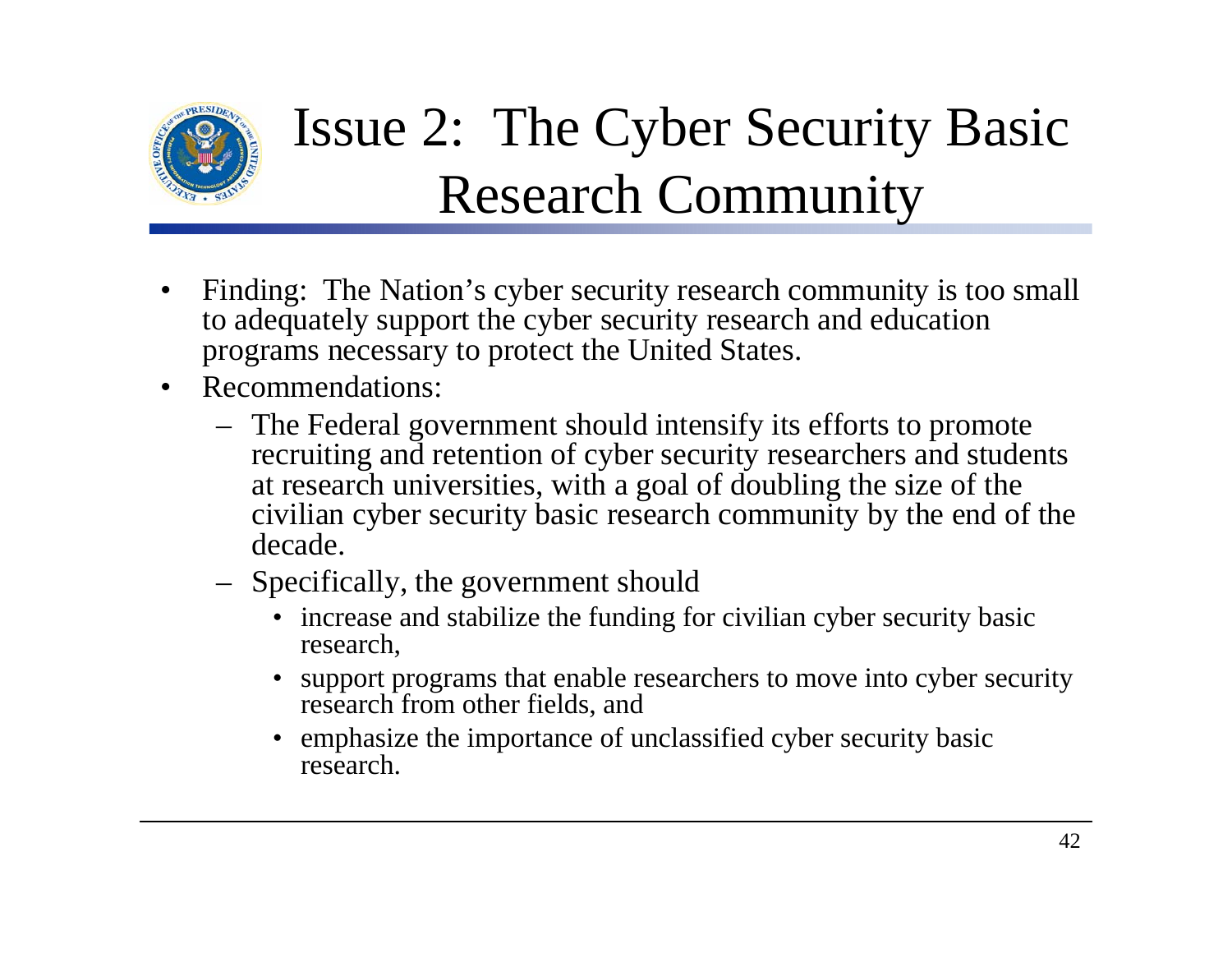

# The Cyber Security Research Community Today

- Cyber security has historically been the focus of a small segment of the computer science research community.
- There are fewer than 250 active research faculty in cyber security or cyber assurance in the U.S., of which only a fraction have formal education or substantial professional experience in cyber security or cyber assurance.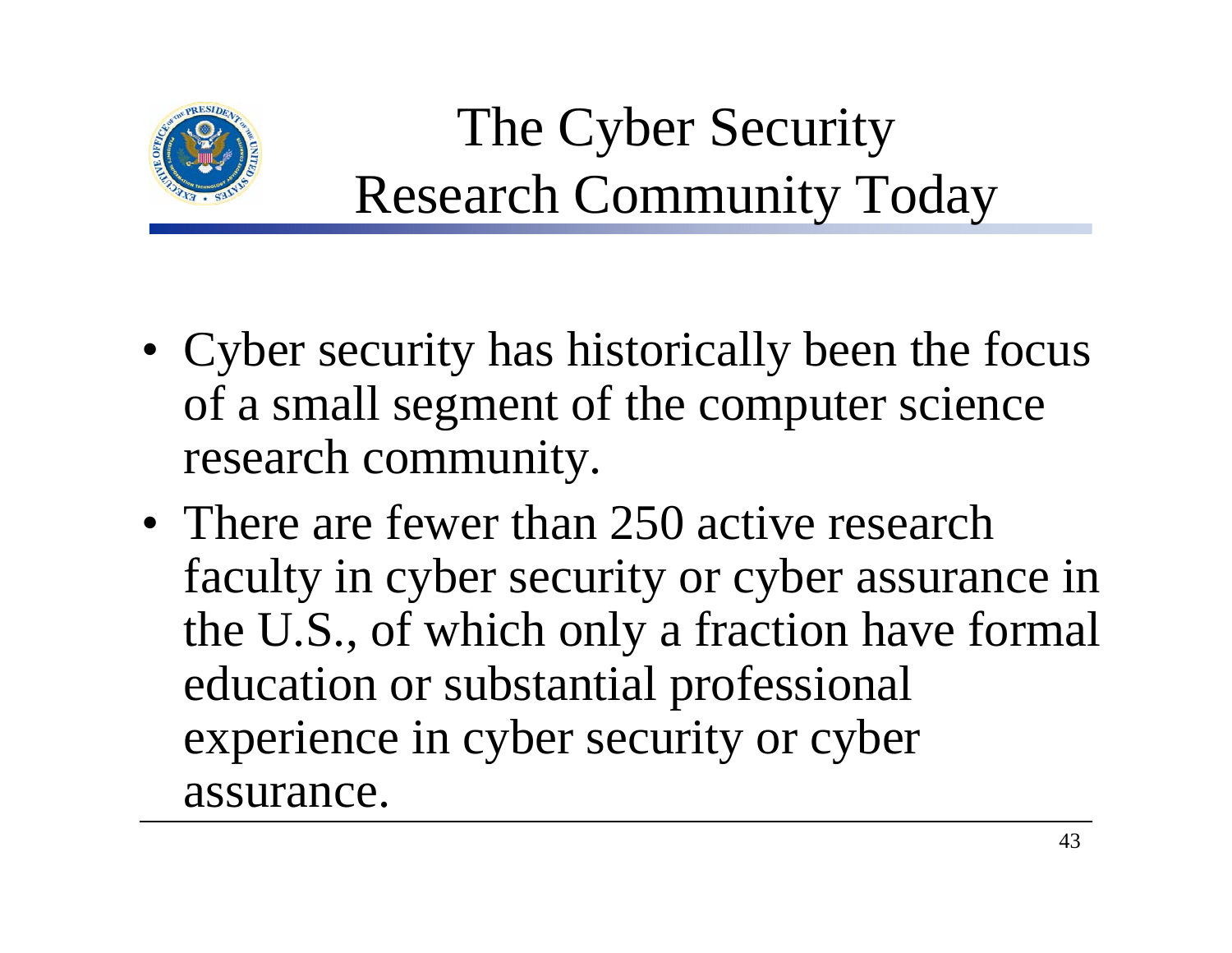

#### Issue 3: Translating Research Into Better Cyber Security for the Nation

- $\bullet$  Finding: The PITAC finds that current cyber security technology transfer efforts are not adequate to successfully transition Federal research investments into civilian sector best practices and products.
- $\bullet$  Recommendations:
	- The Federal government should strengthen its cyber security technology transfer partnership with the private sector.
	- Specifically, the Federal government should
		- place greater emphasis on the development of metrics, models, datasets, and testbeds so that new products and best practices can be evaluated,
		- jointly sponsor with the private sector an annual inter-agency conference at which new cyber security R&D results are showcased,
		- fund technology transfer efforts (in cooperation with industry) by researchers who have successfully completed a research grant, and
		- • encourage Federally-supported graduate students and post-doctoral researchers to gain experience in industry as researchers, interns, or consultants.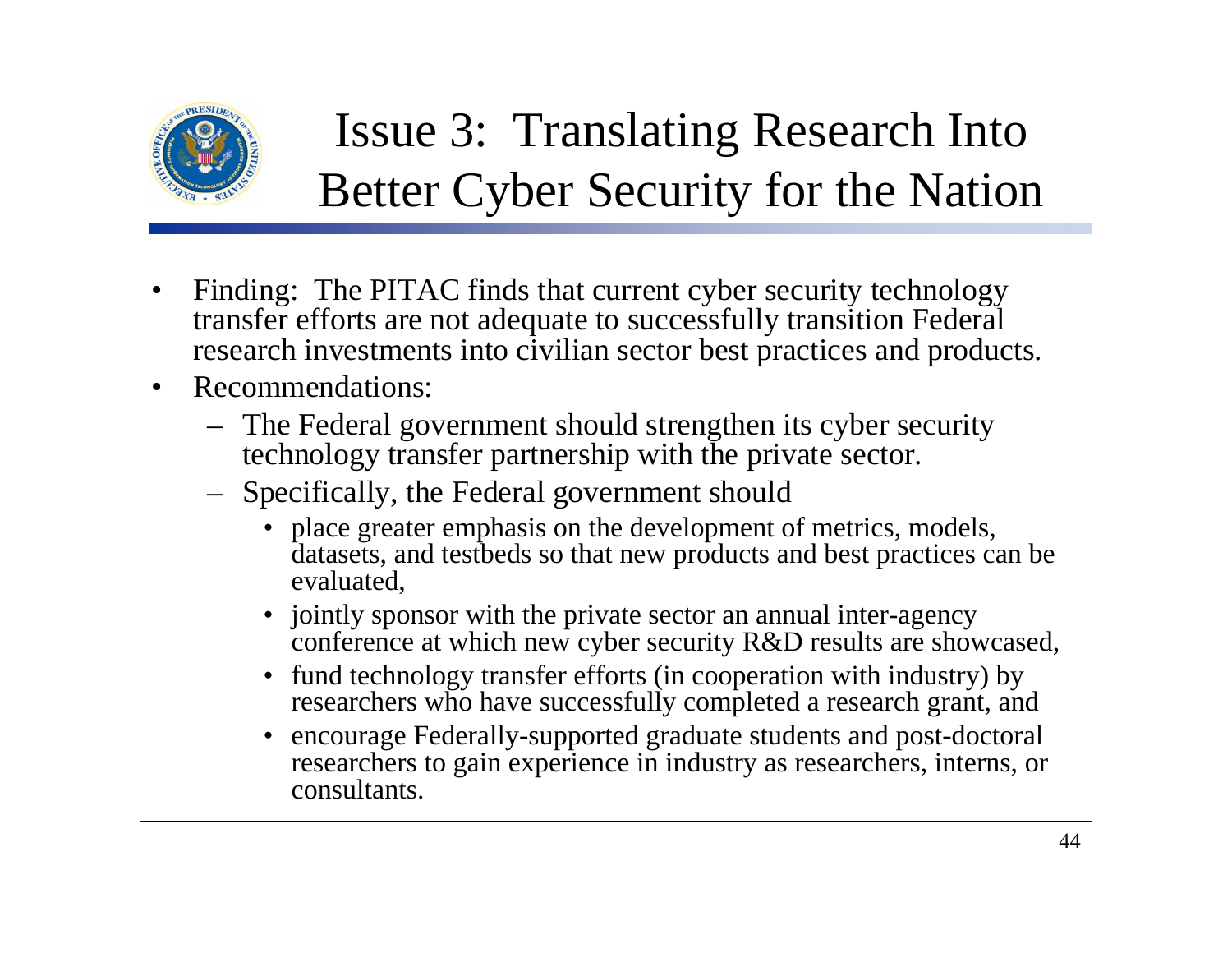

## Discussion

- In most areas of IT, there is a long and successful history of Federally funded IT R&D efforts
- Cyber security is different: Market forces have been less forceful and added value is 'negative' the absence of bad things happening.
- Another obstacle: the consequences of increasing classification of Federal government research.
- Making progress: Information transfer and people transfer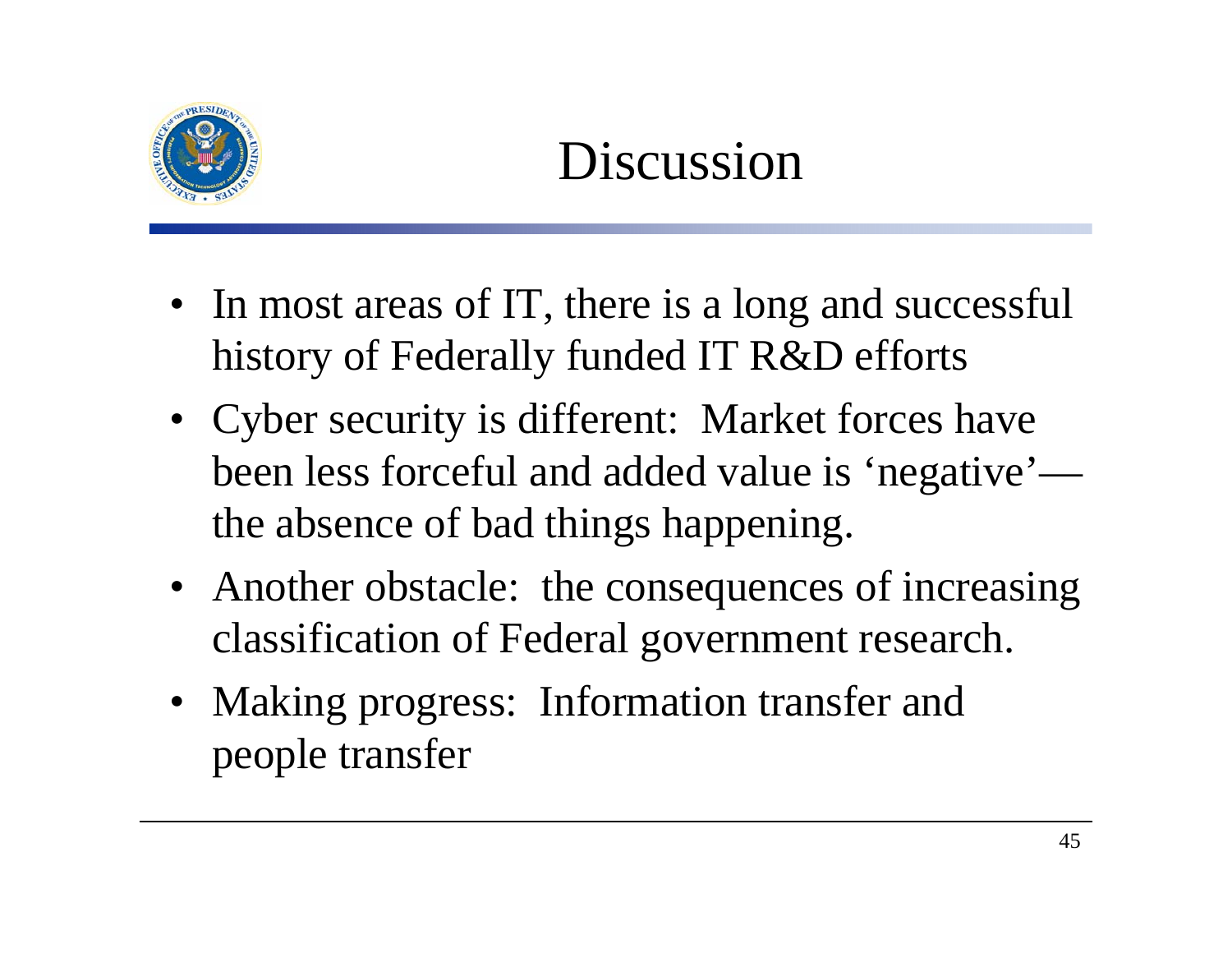

Issue 4: Coordination and Oversight for Federal Cyber Security R&D Activities

- Finding: The Federal cyber security R&D effort is currently unfocused and inefficient because of inadequate coordination and oversight.
- Recommendation: The Interagency Working Group on Critical Information Infrastructure Protection should become the focal point for coordinating Federal cyber security R&D efforts. It should be strengthened and integrated under the Networking and Information Technology Research and Development (NITRD) Program.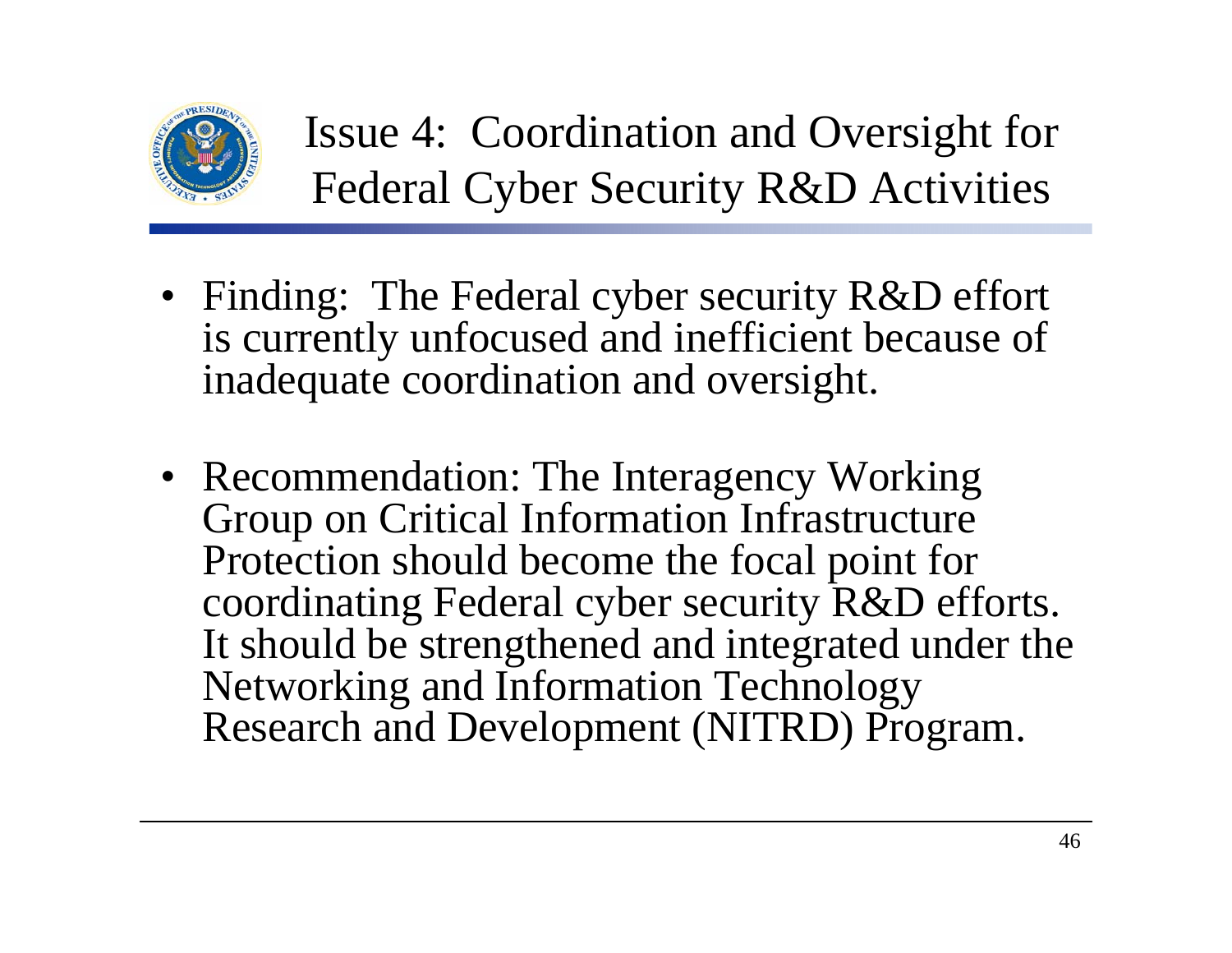

## Existing Coordination Mechanisms

- • Interagency Working Group on Critical Information Infrastructure Protection (IWG/CIIP),
	- reports to the Committee on Infrastructure of the National Science and Technology Council (NSTC)
- • Interagency Working Group on Information Technology Research and Development (IWG/ITRD)
	- coordinates the NITRD Program and reports to the NSTC Committee on Technology, and its Coordinating Groups, especially the:
		- High Confidence Software and Systems Coordinating Group
		- Large Scale Networking Coordinating Group
- •Infosec Research Council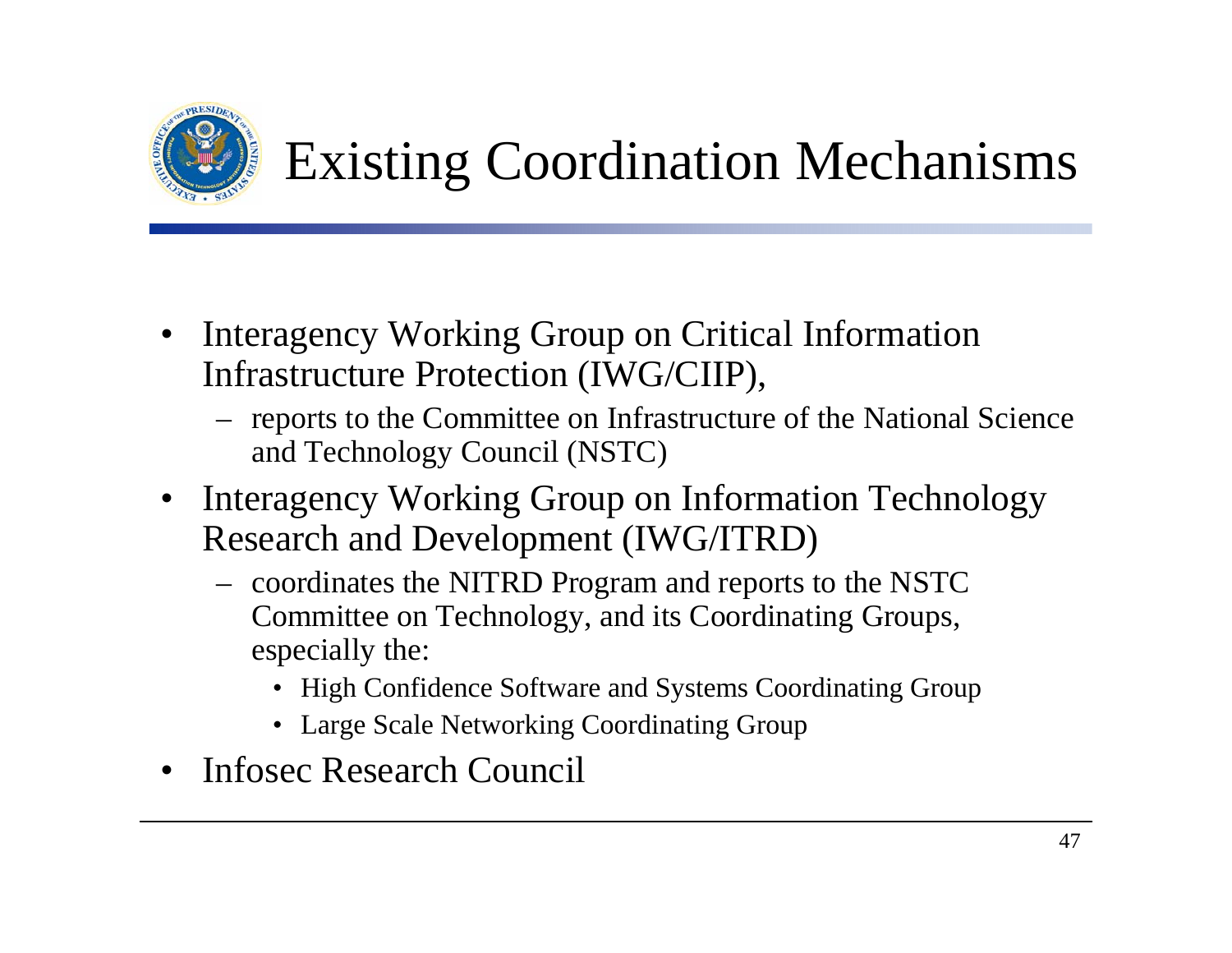

## What's Missing?

- No entity within the Federal government charged with awareness of security needs, funding, and setting standards and direction for agencies.
- No overall oversight to ensure that the most critical research topics receive funding.
- No systematic effort to operationalize the results of R&D.
- Lack of a single authoritative source that could itemize spending categories and provide basic budget information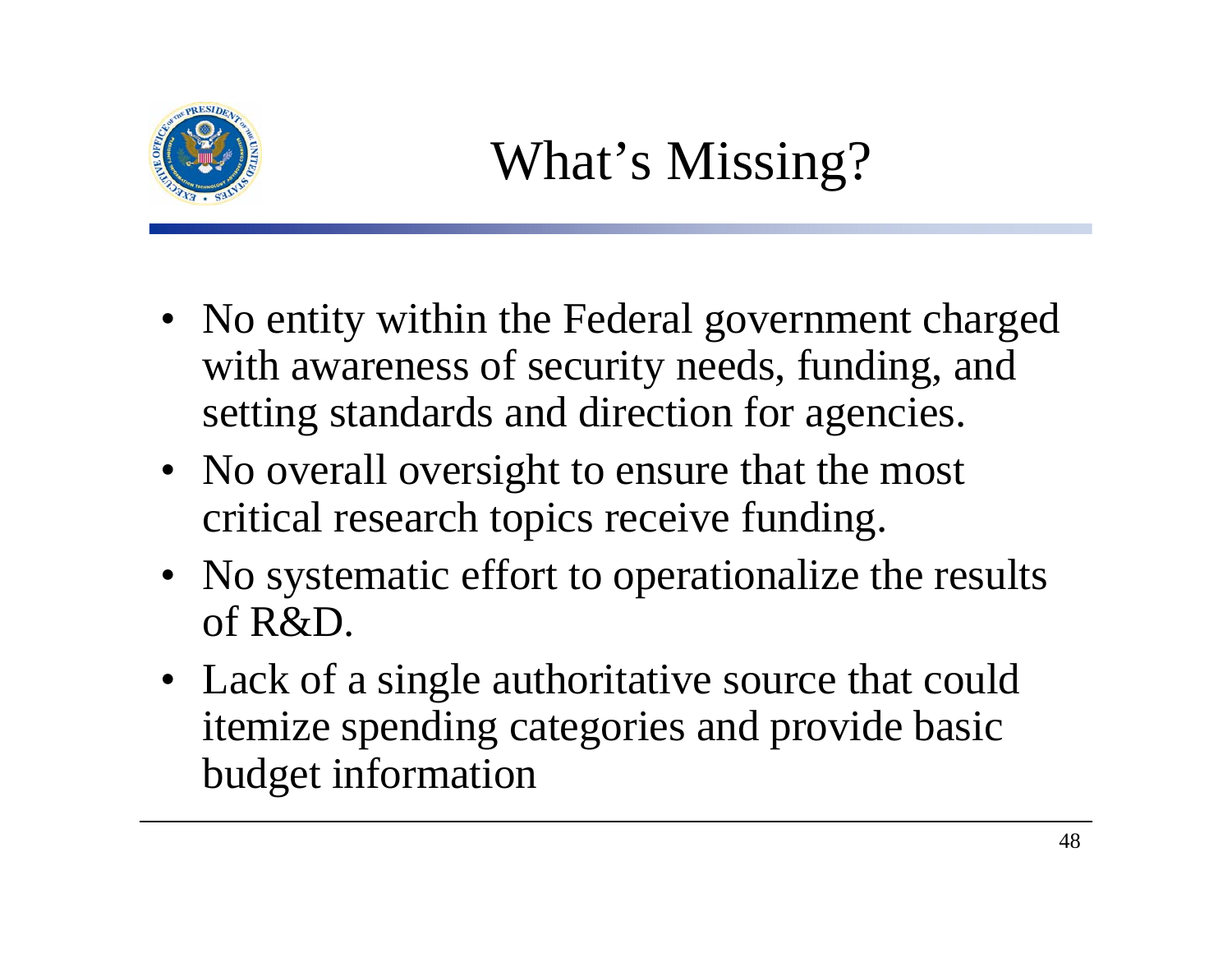

#### Coordination Should Include:

- • Making decisions about Federal cyber security R&D activities cognizant of private sector efforts in this area.
- Meeting with private sector representatives responsible for deployed cyber security to better understand the implications of their needs for the research agenda to be pursued.
- Convening forums or roundtables in which participants from university, government, and industrial settings could meet to exchange information about high-level architectural issues and strategies to better meet the growing cyber security challenge.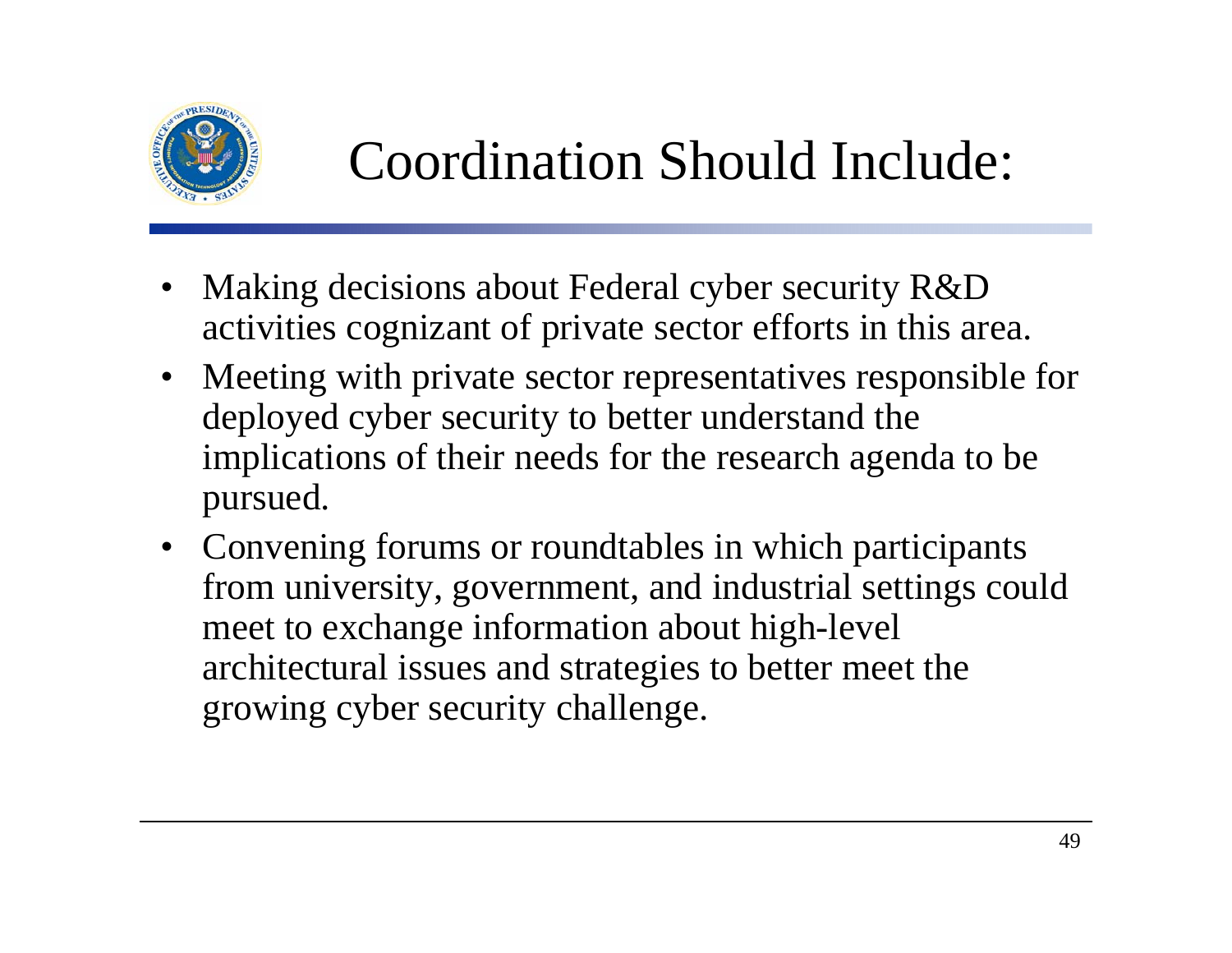

#### Coordination Should Include:

- Supporting mechanisms, such as seminar series, for the informal exchange of information about ideas in cyber security R&D.
- Actively coordinating research priorities in different agencies so that unnecessary duplication is avoided and jointly supported work is undertaken when appropriate.
- Collecting data on cyber security R&D efforts throughout the Federal government on a systematic basis.